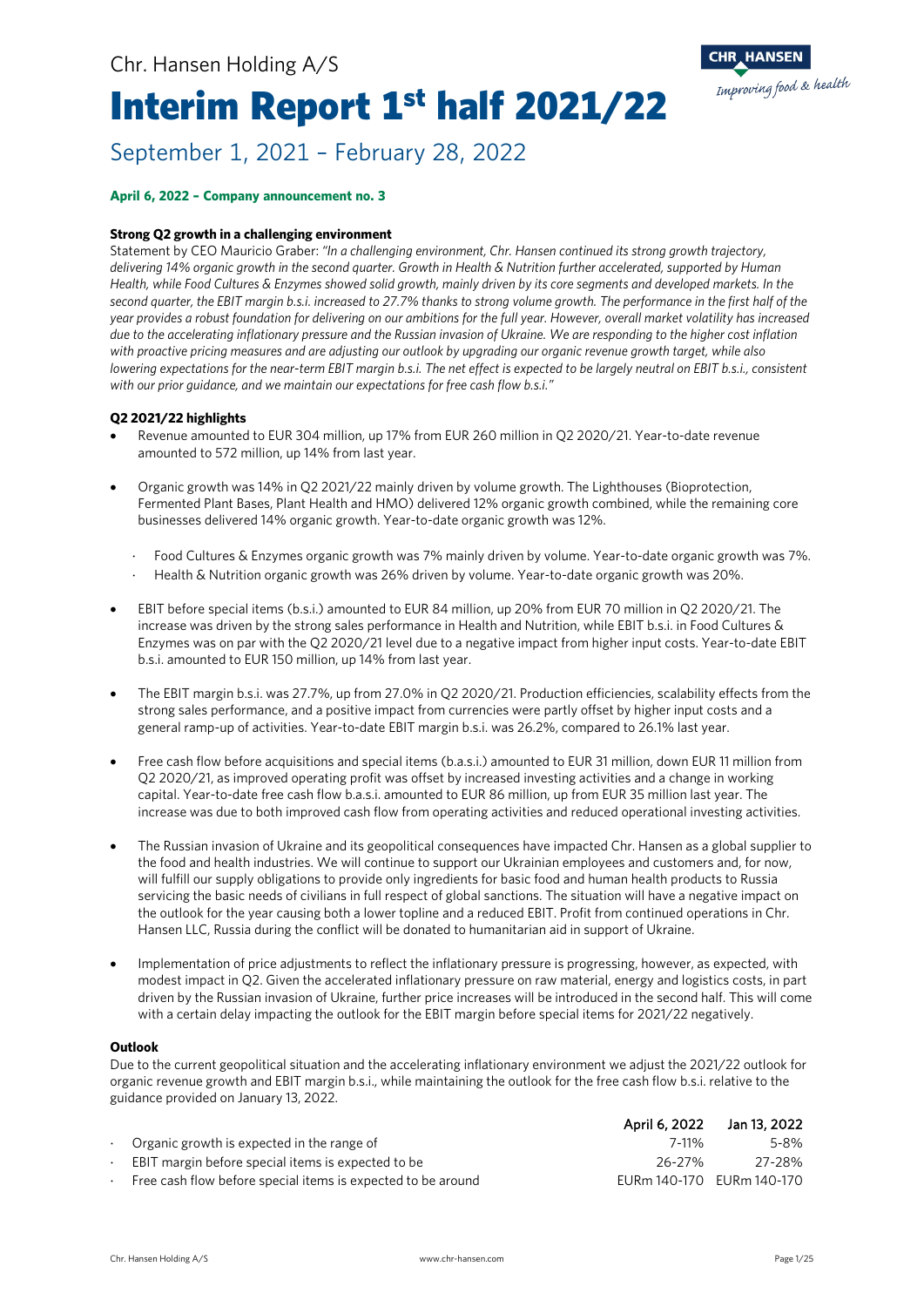### Interim Report 1<sup>st</sup> half 2021/22

# Financial highlights and key figures

|                                                               | Q <sub>2</sub> | Q <sub>2</sub><br>2021/22 2020/21 | <b>YTD</b><br>2021/22 | <b>YTD</b><br>2020/21 |                                          | Q <sub>2</sub><br>2021/22 | Q <sub>2</sub><br>2020/21 | <b>YTD</b><br>2021/22 | <b>YTD</b><br>2020/21 |
|---------------------------------------------------------------|----------------|-----------------------------------|-----------------------|-----------------------|------------------------------------------|---------------------------|---------------------------|-----------------------|-----------------------|
| Income statement, EUR million, continuing operations          |                |                                   |                       |                       | Group revenue growth drivers, %          |                           |                           |                       |                       |
| Revenue                                                       | 303.6          | 260.0                             | 571.8                 | 503.5                 | Organic growth <sup>2)</sup>             | 14%                       | 10%                       | 12%                   | 10%                   |
| Gross profit                                                  | 170.0          | 147.3                             | 317.2                 | 283.3                 | Volume/mix                               | 13%                       | 5%                        | 11%                   | 5%                    |
| EBITDA b.s.i.                                                 | 110.6          | 93.1                              | 200.6                 | 180.9                 | Price                                    | 1%                        | 5%                        | 1%                    | 5%                    |
| EBITA b.s.i.                                                  | 95.8           | 81.8                              | 172.4                 | 153.9                 | Currencies                               | 3%                        | (10%)                     | 2%                    | (9%)                  |
| EBIT b.s.i                                                    | 84.1           | 70.1                              | 149.6                 | 131.5                 | <b>M&amp;A</b>                           | 0%                        | 9%                        | 0%                    | 9%                    |
| Special items                                                 | (1.0)          | (4.2)                             | (0.7)                 | (10.6)                | EUR growth                               | 17%                       | 9%                        | 14%                   | 10%                   |
| EBIT                                                          | 83.1           | 65.9                              | 148.9                 | 120.9                 | Organic growth by region, %              |                           |                           |                       |                       |
| Net financial expenses                                        | (5.1)          | (4.4)                             | (9.7)                 | (11.0)                | EMEA                                     | 13%                       | 4%                        | 11%                   | 6%                    |
| Profit for the period                                         | 58.5           | 46.1                              | 104.7                 | 82.2                  | <b>NA</b>                                | 12%                       | 7%                        | 12%                   | 8%                    |
| Cash flow and investments, EUR million, continuing operations |                |                                   |                       |                       | APAC                                     | 16%                       | 10%                       | 10%                   | 3%                    |
| Operating cash flow                                           | 57.6           | 58.2                              | 130.1                 | 97.0                  | LATAM                                    | 17%                       | 32%                       | 13%                   | 36%                   |
| Investing cash flow                                           | (27.6)         | (25.7)                            | (47.4)                | (401.9)               | Food Cultures & Enzymes, EUR million / % |                           |                           |                       |                       |
| Investments in PPE                                            | (22.2)         | (16.2)                            | (36.3)                | (66.3)                | Revenue                                  | 182.0                     | 168.7                     | 359.7                 | 334.0                 |
| Free cash flow b.a.s.i.                                       | 31.0           | 41.8                              | 85.7                  | 34.9                  | Organic growth <sup>2)</sup>             | 7%                        | 8%                        | 7%                    | 8%                    |
| Balance sheet, EUR million, Group <sup>1)</sup>               |                |                                   |                       | Volume/mix            | 6%                                       | 2%                        | 6%                        | 2%                    |                       |
| Total assets                                                  |                |                                   | 3,142.9               | 3,236.0               | Currencies                               | 1%                        | (10%)                     | 1%                    | (9%)                  |
| Invested capital                                              |                |                                   | 2,839.2               | 2,933.4               | EUR growth                               | 8%                        | (2%)                      | 8%                    | (1%)                  |
| Equity                                                        |                |                                   | 1,641.9               | 980.0                 | EBITDA b.s.i.                            | 63.9                      | 64.6                      | 131.0                 | 129.8                 |
| Net interest-bearing debt                                     |                |                                   | 938.9                 | 1,680.8               | EBITDA margin b.s.i.                     | 35.1%                     | 38.3%                     | 36.4%                 | 38.9%                 |
| Key ratios, continuing operations                             |                |                                   |                       |                       | EBIT b.s.i.                              | 51.0                      | 52.2                      | 105.7                 | 103.0                 |
| Gross margin                                                  | 56.0%          | 56.7%                             | 55.5%                 | 56.3%                 | EBIT margin b.s.i.                       | 28.0%                     | 31.0%                     | 29.4%                 | 30.8%                 |
| EBITDA margin b.s.i.                                          | 36.4%          | 35.8%                             | 35.1%                 | 35.9%                 | ROIC excl. goodwill                      | 30.6%                     | 32.9%                     | 31.9%                 | 32.9%                 |
| EBITA margin b.s.i.                                           | 31.6%          | 31.5%                             | 30.2%                 | 30.6%                 | Health & Nutrition, EUR million / %      |                           |                           |                       |                       |
| EBIT margin b.s.i.                                            | 27.7%          | 27.0%                             | 26.2%                 | 26.1%                 | Revenue                                  | 121.6                     | 91.3                      | 212.1                 | 169.5                 |
| <b>EBIT</b> margin                                            | 27.4%          | 25.3%                             | 26.0%                 | 24.0%                 | Organic growth <sup>2)</sup>             | 26%                       | 14%                       | 20%                   | 14%                   |
| Operational expenses                                          | 28.3%          | 29.7%                             | 29.3%                 | 30.1%                 | Volume/mix                               | 27%                       | 13%                       | 21%                   | 13%                   |
| R&D expenditure                                               | 8.2%           | 8.5%                              | 8.3%                  | 8.5%                  | Currencies                               | 6%                        | (9%)                      | 4%                    | (9% )                 |
| Capital expenditures                                          | 9.1%           | 7.9%                              | 7.9%                  | 14.9%                 | <b>M&amp;A</b>                           | 0%                        | 31%                       | 1%                    | 35%                   |
| EPS diluted, EUR                                              | 0.44           | 0.35                              | 0.79                  | 0.62                  | EUR growth                               | 33%                       | 36%                       | 25%                   | 40%                   |
| Net working capital                                           | 224.1          | 219.7                             | 224.1                 | 219.7                 | EBITDA b.s.i.                            | 46.7                      | 28.5                      | 69.6                  | 51.1                  |
| Cash conversion                                               | 58.1%          | 51.0%                             | 60.6%                 | 52.1%                 | EBITDA margin b.s.i.                     | 38.4%                     | 31.2%                     | 32.8%                 | 30.1%                 |
| ROIC excl. goodwill                                           | 25.5%          | 23.1%                             | 22.6%                 | 22.1%                 | EBIT b.s.i.                              | 33.1                      | 17.9                      | 43.9                  | 28.5                  |
| <b>ROIC</b>                                                   | 12.0%          | 10.7%                             | 10.6%                 | 10.3%                 | EBIT margin b.s.i.                       | 27.3%                     | 19.6%                     | 20.7%                 | 16.8%                 |
| Net debt to EBITDA before<br>special items, Group             | 2.2x           | 3.7x                              | 2.2x                  | 3.7x                  | ROIC excl. goodwill                      | 19.9%                     | 11.0%                     | 13.3%                 | 10.1%                 |

1) The Natural Colors business was sold March 31, 2021.

2) Organic growth: Increase in revenue adjusted for sales reduction, acquisitions and divestments, and measured in local currency.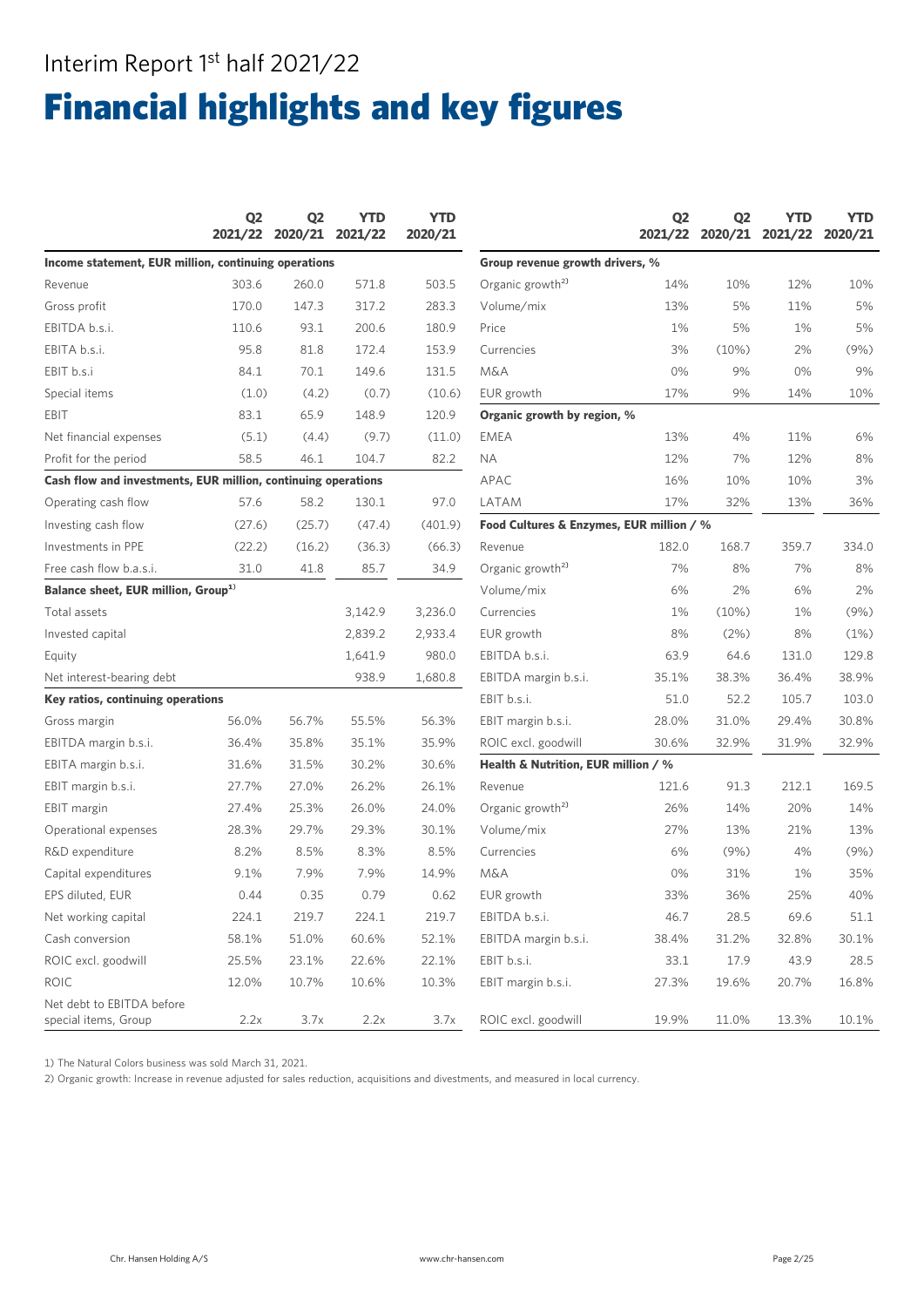## Strategic and operational highlights

#### **2025 Strategy**

Under its 2025 Strategy, Chr. Hansen will continue its journey as a differentiated bioscience company focused on microbial and fermentation technology platforms. The 2025 Strategy is based on three pillars:

REINVEST in the core platforms Food Cultures & Enzymes and Health & Nutrition.

- The expansion of fermentation capacity in Milwaukee, US was completed in Q2 2021/22. The expanded capacity will support the dairy segment.
- The FRESHO<sup>®</sup> 3<sup>rd</sup> generation of bioprotective solutions received the "Food Tech Innovation Award" at the Food Ingredients Europe conference in December 2021.

LEVERAGE the technology platform to develop solutions for new applications and end markets.

• In Plant Health, Chr. Hansen received regulatory approval to launch its first biofungicide for fruits and vegetables.

EXTEND the technology platform through acquisitions and the expansion of the R&D partner network.

• Chr. Hansen inaugurated a new R&D laboratory for HMOs in Rheinbreitbach, Germany during Q2 2021/22.

#### **Ukraine and Russia**

Chr. Hansen are appalled by the escalating violence in Ukraine and condemn the Russian invasion in the strongest possible terms. Our hearts and thoughts go out to the people of Ukraine.

As a global supplier to the food and health industries, we have responsibilities towards fulfilling the basic needs of civilians for food and health products, also in Russia. For now, we will therefore continue to supply only ingredients for basic food and human health products, in full respect of global sanctions. We are discontinuing supply of products that fall outside these categories.

We have decided that all profit from our continued operations in Chr. Hansen LLC, Russia during the conflict will be donated to humanitarian aid in support of Ukraine.

We continuously evaluate further potential changes in our activities as the situation develops. At the same time, we are specifically monitoring sanctions and people safety in the supply chain. Our top priority continues to be on the safety of our affected employees and their families in Ukraine.

#### **Long-term financial ambitions (until 2024/25)**

Chr. Hansen remains committed to delivering industry-leading profitable growth and strong cash flows with the focus on cost discipline and capital efficiency.

- Mid- to high-single-digit organic growth, averaged over the period.
- An increase of the EBIT margin before special items over the period to above 30% driven by efficiency gains, scalability benefits and acquisition synergies that will be partly reinvested in the business.
- Average growth in free cash flow before special items exceeding the average growth in EBIT before special items.

While the global political and economic environment has changed significantly in the past six months, particularly impacted by the Russian invasion of Ukraine and an accelerating inflationary pressure, Chr. Hansen maintains its longterm financial ambitions, based on the following assumptions:

- Constant currencies and no impact from future acquisitions or divestments.
- A stabilization of the political and macroeconomic environment.
- Adjustment of selling prices to offset inflationary pressure over the period.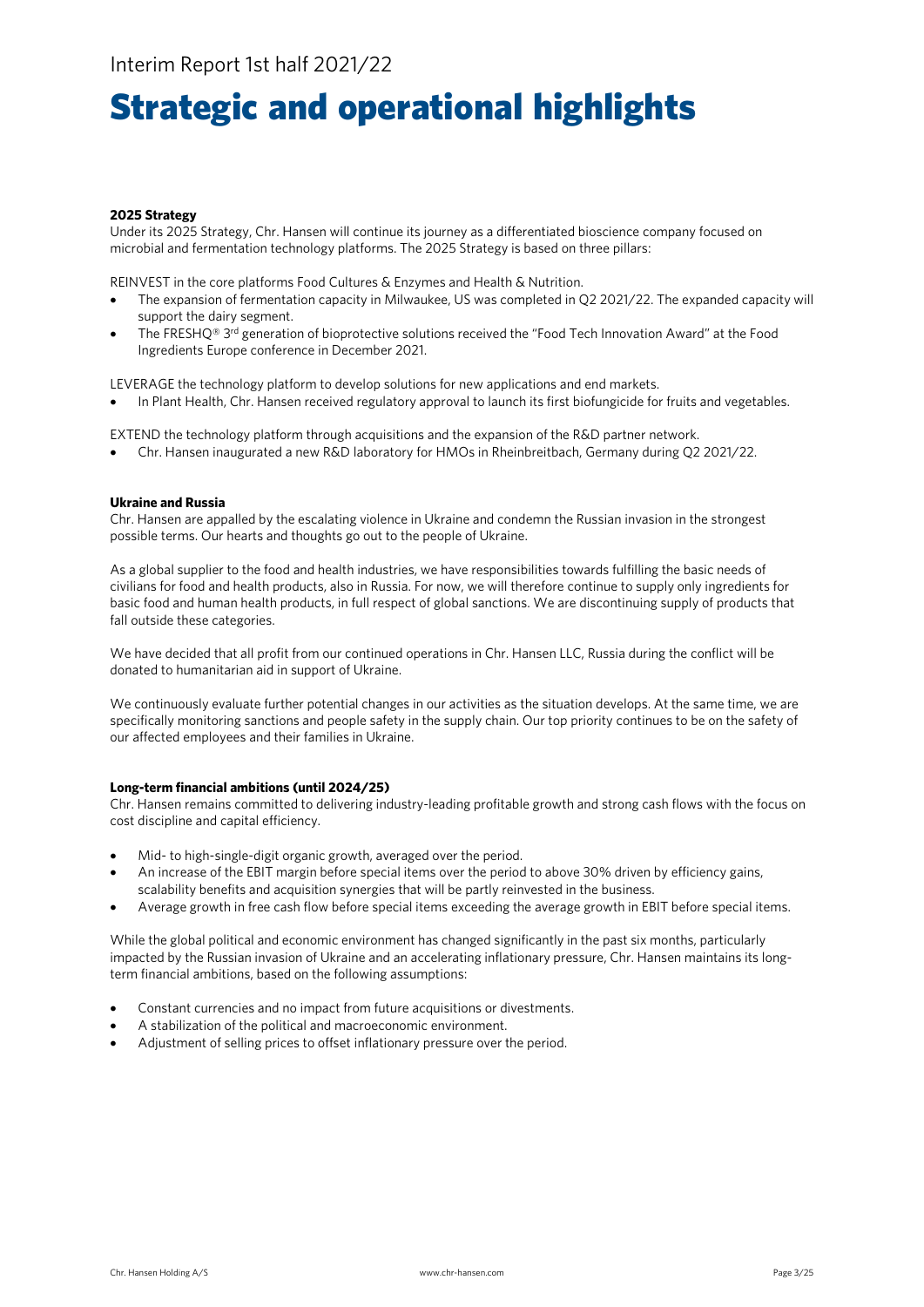### Business review

#### **Market developments**

#### **Food Cultures & Enzymes**

According to the Company's own estimates, the global production of cheese grew by around 2% in Q2 2021/22, driven by North America and Europe which benefited from the re-opening of the food service channel, while the end markets for fermented milk remained impacted by weakened demand in China and Latin America compared to the same period last year.

#### **Health & Nutrition**

The global probiotic supplements market benefited from a rebound in the traditional sales channels in North America and Europe, while growth in the online sales channels remained strong. Markets are expected to remain volatile, however, momentum is expected to normalize during the second half of 2021/22.

The market for infant formula remained negatively impacted by reduced production volumes and lower birth rates, especially in China. Customer interest for HMOs remains high and product registrations in China and other key markets are ongoing.

The market for microbial-based solutions for plant protection developed favorably supported by strong commodity prices, whilst high feed prices negatively impacted the selling environment for animal feed probiotics.

#### **Sales performance**

Q2 2021/22 revenue amounted to EUR 304 million, up 17% from EUR 260 million in Q2 2020/21. Revenue was positively impacted by 3% from currency effects.

Organic growth was 14% supported by strong growth from Health & Nutrition and solid growth from Food Cultures & Enzymes. The improvement was driven by volume growth while implementation of price adjustments to reflect the current inflationary pressure started to impact positively towards the end of Q2.

The Lighthouses (Bioprotection, Fermented Plant Bases, Plant Health and HMO) accounted for approx. 10% of revenue and delivered 12% organic growth combined, while the core businesses delivered 14% organic growth.

Year-to-date organic growth was 12% and adjusted for a currency impact of 2% corresponded to a revenue increase of 14% to EUR 572 million. The Lighthouses accounted for approx. 10% of revenue and delivered 22% organic growth combined, while the core businesses delivered 11% organic growth.

#### Revenue growth, Group

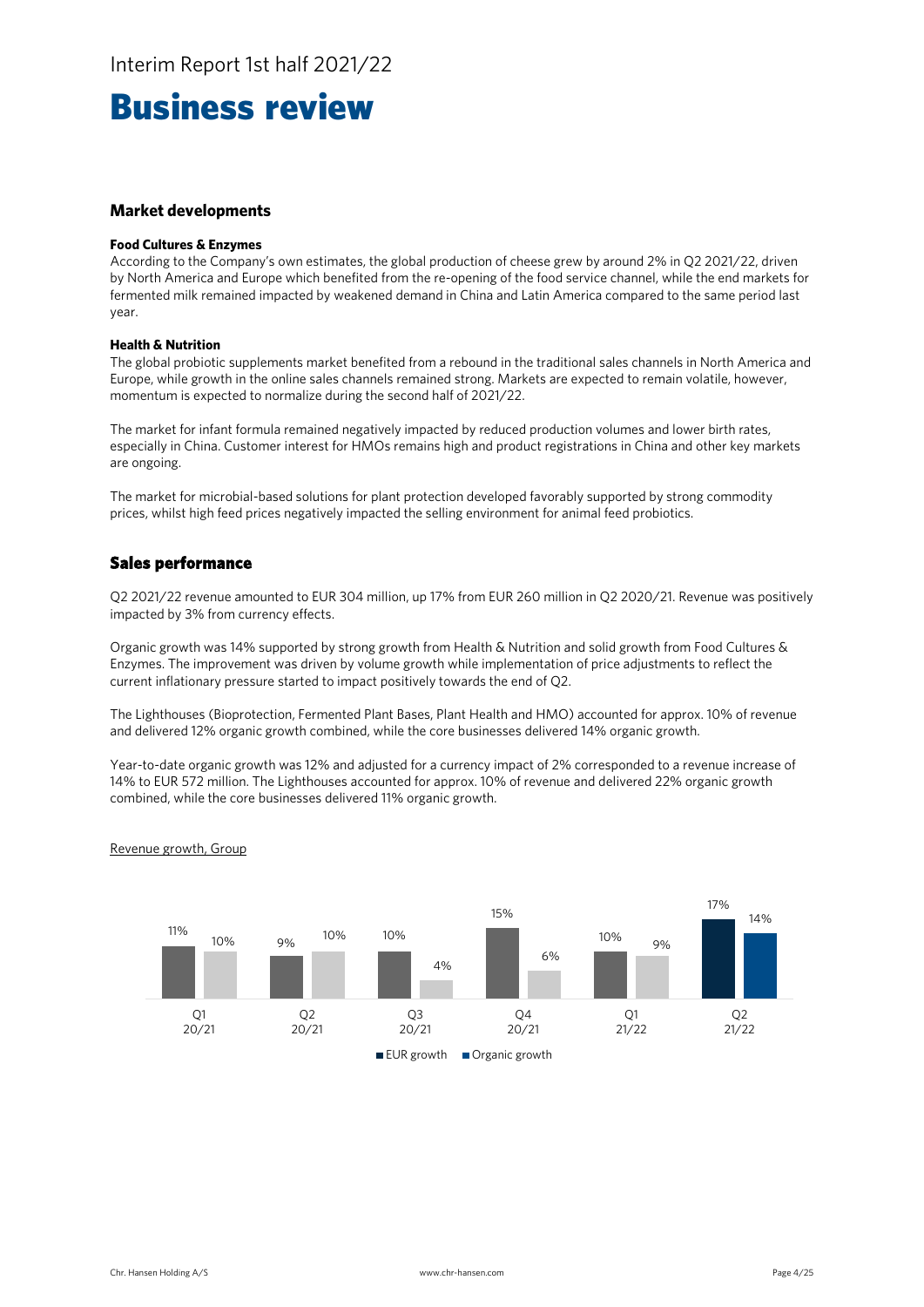#### **Sales performance by segment**

#### **Food Cultures & Enzymes**

Q2 2021/22 revenue amounted to EUR 182 million, up 8% from EUR 169 million in Q2 2020/21. Revenue was positively impacted by 1% from currency effects. Organic growth was 7% and largely driven by volume, while the impact from pricing was approximately 1% as price increases impacted growth positively towards the end of Q2.

Dairy delivered solid growth supported by strong project execution and continued strong momentum in cheese in North America, while China grew slightly compared to last year.

Food & Beverages delivered solid growth driven by meat applications, especially within bioprotective solutions.

Year-to-date organic growth was 7% and adjusted for a currency impact of 1% corresponded to a revenue increase of 8% to EUR 360 million.

#### Revenue growth, Food Cultures & Enzymes



#### **Health & Nutrition**

Q2 2021/22 revenue amounted to EUR 122 million, up 33% from EUR 91 million in Q2 2020/21. Revenue was positively impacted by 6% from currency effects. Q2 organic growth was 26% driven by volume.

Human Health and HMO delivered very strong growth. In Human Health, growth was supported by increased activity in the traditional sales channels in Europe, new business wins in women's health and high pre-launch activity.

Animal Health and Plant Health delivered solid growth.

Year-to-date organic growth was 20% and adjusted for a currency impact of 4% and for 1% from acquisitions, corresponded to a revenue increase of 25% to EUR 212 million.



#### Revenue growth, Health & Nutrition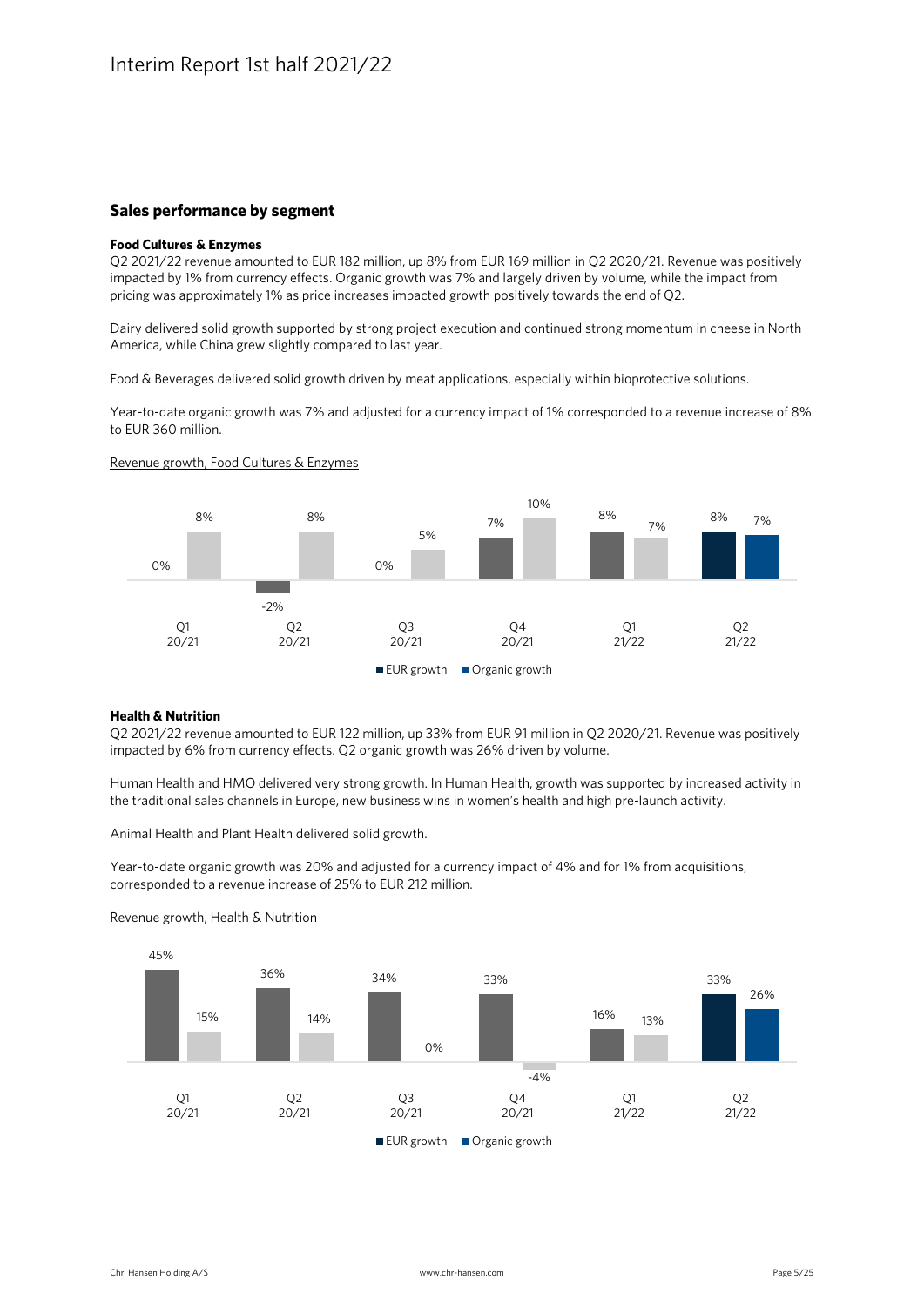#### **Sales performance by region**



#### **Europe, Middle East and Africa (EMEA), 36% of revenue in Q2 2021/22**

Q2 2021/22 organic growth was 13%, while revenue increased by 11%. Revenue was impacted negatively by 2% from currency effects. Organic growth was driven by very strong growth in Health & Nutrition, while Food Cultures & Enzymes delivered solid growth.

Growth in Health & Nutrition was supported by increased activity in the traditional sales channels and strong HMO sales, while growth in Food Cultures & Enzymes was supported by good progress in the sales project pipeline.

Year-to-date organic growth was 11% and adjusted for a negative currency impact of 2% corresponded to a revenue increase of 9% to EUR 207 million.

#### **North America (NA), 32% of revenue in Q2 2021/22**

Q2 2021/22 organic growth was 12%, while revenue increased by 20%. Revenue was impacted positively by 8% from currency effects. Organic growth was driven by very strong growth in Health & Nutrition, while Food Cultures & Enzymes delivered solid growth.

Growth in Health & Nutrition was supported by high pre-launch activity, while growth in Food Cultures & Enzymes was driven by strong momentum in the cheese segment.

Year-to-date organic growth was 12% and adjusted for a positive currency impact of 7% corresponded to a revenue increase of 19% to EUR 189 million.

#### **Asia-Pacific (APAC), 20% of revenue in Q2 2021/22**

Q2 2021/22 organic growth was 16%, while revenue increased by 21%. Revenue was impacted positively by 5% from currency effects. Organic growth was driven by very strong growth in Health & Nutrition, while Food Cultures & Enzymes delivered solid growth.

Growth in Health & Nutrition was driven by very strong growth in Human Health supported by the recent acquisitions and business wins in women's health. Growth in Food Cultures & Enzymes was driven by strong momentum across geographies except for China which grew slightly compared to last year.

Year-to-date organic growth was 10% and adjusted for a positive currency impact of 5% corresponded to a revenue increase of 15% to EUR 106 million.

#### **Latin America (LATAM), 12% of revenue in Q2 2021/22**

Q2 2021/22 organic growth was 17%, while revenue increased by 18%. Revenue was impacted positively by 1% due to currency effects. Organic growth was driven by a very strong performance in Health & Nutrition, with Food Cultures & Enzymes delivering solid growth.

Growth in Health & Nutrition was supported by a very strong performance for Animal and Plant Health, while growth in Food Cultures & Enzymes was partly due to a positive impact from pricing. Year-to-date organic growth was 13% and adjusted for a negative currency impact of 4% corresponded to a revenue increase of 9% to EUR 69 million.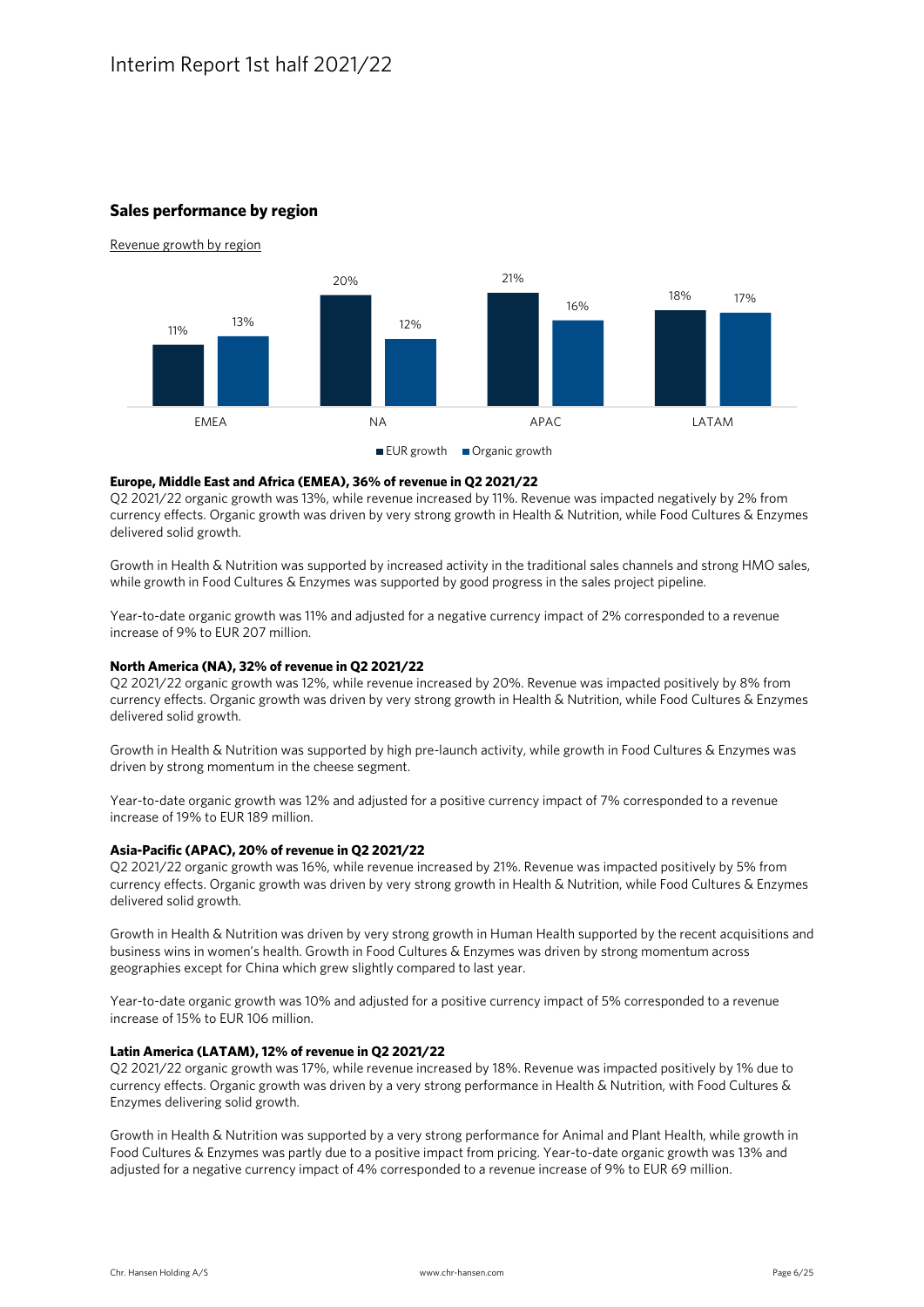### Financial review

#### **Gross margin**

The Q2 2021/22 gross margin declined by 0.7 percentage point to 56.0%, as higher input costs of energy, key raw materials and transport were only partly offset by scalability effects from the strong sales performance and efficiency improvements.

Year-to-date gross margin was 55.5%, compared to 56.3% last year as higher input costs of energy, key raw materials and transport, and the full inclusion of HMO (acquisition closed on October 9, 2020) were only partly offset by scalability effects from the strong sales performance and efficiency improvements.

#### **Operating expenses**

Q2 2021/22 operating expenses totaled EUR 86 million, up 11% from EUR 77 million in Q2 2020/21. Expenses were impacted by a general ramp-up of activities, particularly related to travel, as in-person customer interactions increased during the quarter.

Year-to-date operating expenses increased by 10% to EUR 168 million. The increase was mainly due to ramp-up of activities following COVID-19.

Total amortization amounted to EUR 12 million in Q2 2021/22, of which EUR 5 million related to the acquisitions of HSO, UAS & Jennewein. Year-to-date amortization amounted to EUR 23 million, of which EUR 10 million related to the recent acquisitions.



#### Margins, Group

#### **EBIT b.s.i. and EBIT margin before special items**

EBIT b.s.i. amounted to EUR 84 million, up 20% from EUR 70 million in Q2 2020/21. The increase was driven by the strong sales performance in Health & Nutrition, while EBIT b.s.i. in Food Cultures & Enzymes was on par with the Q2 2020/21 level due to a negative impact from higher input costs.

The Q2 2021/22 EBIT margin b.s.i. was 27.7%, up from 27.0% in Q2 2020/21. Production efficiencies, scalability effects from the strong sales performance in Health & Nutrition, and a positive contribution from currencies were partly offset by higher input costs not yet reflected in the sales prices, and a general ramp-up of activities.

Food Cultures & Enzymes's Q2 2021/22 EBIT b.s.i. amounted to EUR 51 million, down 2% from EUR 52 million in Q2 2020/21. The EBIT margin b.s.i. was 28.0%, compared to 31.0% last year as higher raw material prices, increased freight costs, scrap, and a general ramp-up of activities was only partly offset by production efficiencies and a positive impact from currency effects. Year-to-date EBIT margin b.s.i. was 29.4%, compared to 30.8% last year.

Health & Nutrition's Q2 2021/22 EBIT b.s.i. amounted to EUR 33 million, up 85% from EUR 18 million in Q2 2020/21. The EBIT margin b.s.i. was 27.3%, compared to 19.6% last year, as scalability effects from the strong sales performance, acquisition synergies, and currencies did more than offset higher input costs and a general ramp-up of activities. Year-todate EBIT margin b.s.i. was 20.7%, compared to 16.8% last year.

Year-to-date EBIT b.s.i. increased by EUR 18 million to EUR 150 million, while the EBIT margin b.s.i. was 26.2%, compared to 26.1% last year. Production efficiencies and scalability effects were offset by higher input costs not yet reflected in the sales prices, a general ramp-up of activities following COVID-19, and the full inclusion of HMO.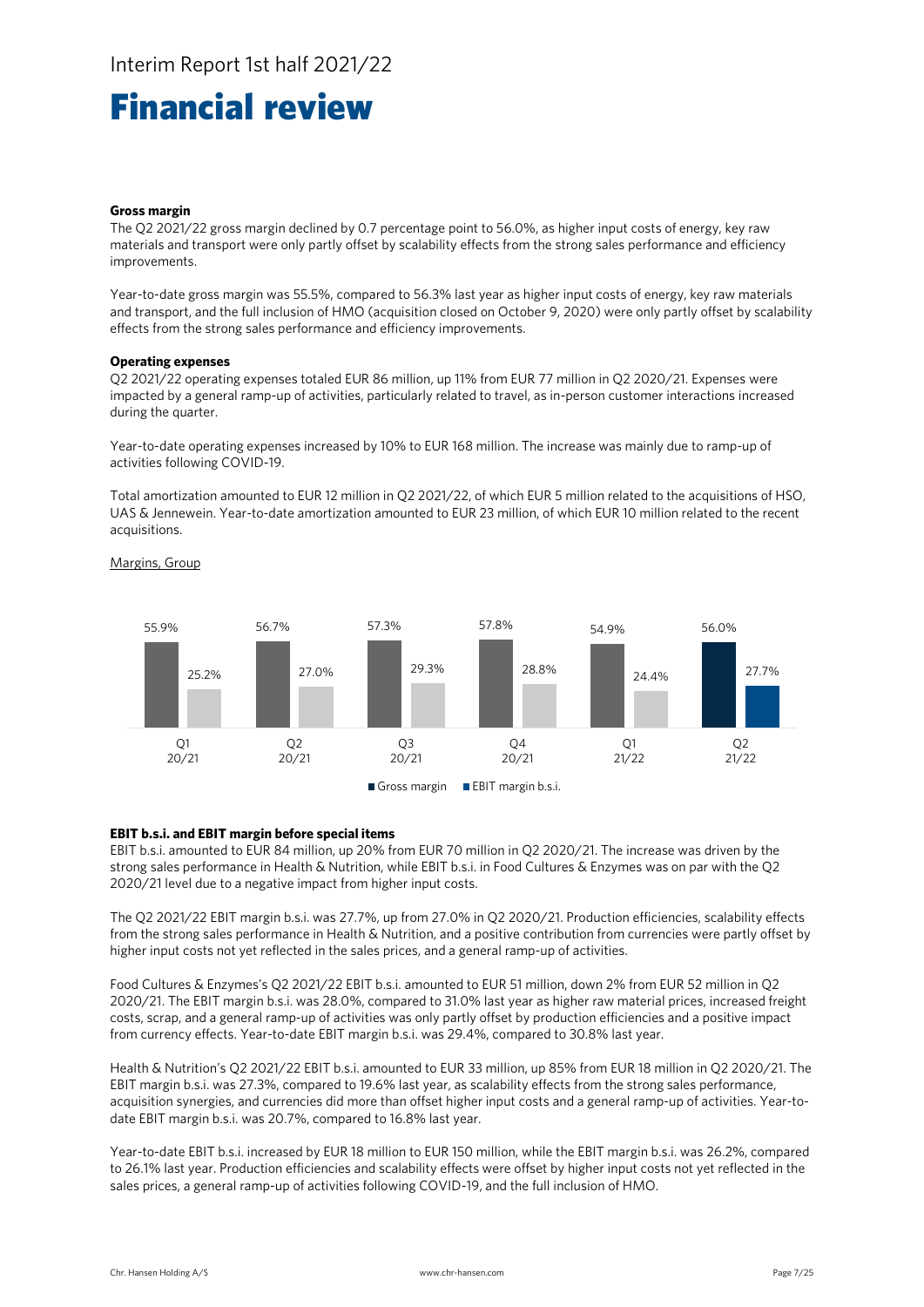#### **Special items and EBIT**

Special items amounted to an expense of EUR 1 million in Q2 2021/22, compared to an expense of EUR 4 million last year. EBIT amounted to EUR 83 million, up 26% from EUR 66 million in Q2 2020/21. The EBIT margin ended at 27.4%, compared to 25.3% in Q2 2020/21.

Year-to-date special items were an expenses of EUR 1 million, compared to an expense of EUR 11 million last year. EBIT amounted to EUR 149 million, up 23% from EUR 121 million last year. The EBIT margin reached 26.0%, compared to 24.0% last year.

#### **Net financials, share of JV and tax**

Net financial expenses amounted to EUR 5 million, up from EUR 4 million in Q2 2020/21. Year-to-date net financial expenses amounted to EUR 10 million, down from EUR 11 million last year, due to lower interest expenses resulting from the lower debt level.

The Bacthera JV produced a EUR 2 million loss to Chr. Hansen, in line with Q2 2020/21. Year-to date the loss was EUR 3 million, in line with last year.

Income taxes amounted to EUR 18 million, up from EUR 14 million in Q2 2020/21. Year-to-date income taxes amounted to EUR 31 million, up from EUR 25 million last year. The effective tax rate was 23.0%, unchanged from last year.

#### **Profit for the period**

Profit for the period amounted to EUR 59 million, up 27% from EUR 46 million in Q2 2020/21 (EUR 53 million including profit from discontinued operations). Year-to-date profit amounted to EUR 105 million, up from EUR 82 million last year.

Earnings per share, diluted, amounted to EUR 0.44 compared to EUR 0.35 in Q2 2020/21 (EUR 0.41 including earnings from discontinued operations). Year-to-date earnings per share, diluted, amounted to EUR 0.79 compared to EUR 0.62 last year (EUR 0.72 including earnings from discontinued operations).

#### **Cash flows**

Year-to-date free cash flow b.a.s.i. was EUR 86 million, up EUR 51 million from EUR 35 million last year (EUR 21 million including discontinued operations).

Year-to-date cash flow from operating activities b.a.s.i. was EUR 131 million, up 22% from EUR 108 million last year (EUR 98 million including discontinued operations).The increase was driven by the improved operating profit.

Year-to date cash flow used for operational investing activities was EUR 45 million, down 38% from EUR 73 million last year (EUR 77 million including discontinued operations). The decrease in spending was driven in part by the acquisition of the Kalundborg facility last year.

#### **Equity, Group**

Total equity amounted to EUR 1,642 million, compared to EUR 980 million on February 28, 2021. The increase was mainly due to the gain from the divestment of Natural Colors recognized in Q3 2020/21. An ordinary dividend for the 2020/21 financial year totaling EUR 116 million was paid out on November 29, 2021.

#### **Net debt, Group**

Net interest-bearing debt amounted to EUR 939 million, or 2.2x EBITDA, compared to EUR 1,681 million, or 3.7x EBITDA, on February 28, 2021. The reduction was driven by the proceeds from the divestment of Natural Colors in Q3 2020/21. The 2.2x EBITDA on February 28, 2022 was impacted by tax payments and the ordinary dividend pay-out, but was still down from 2.4x EBITDA at the end of Q1.

#### **Return on invested capital**

Invested capital excluding goodwill amounted to EUR 1,345 million, up 5% from EUR 1,286 million on February 28, 2021 (EUR 1,446 million including discontinued operations).The increase was driven by property, plant and equipment.

The year-to-date return on invested capital excluding goodwill was 22.6%, compared to 22.1% last year. The increase was driven by the strong sales performance in Health & Nutrition, while the return on invested capital in Food Cultures & Enzymes was down compared to last year due to the negative impact from higher input costs and a general ramp-up of activities.

Goodwill amounted to EUR 1,494 million, in line with February 28, 2021. Return on invested capital including goodwill was 10.6%, compared to 10.3% last year (11.0% including discontinued operations).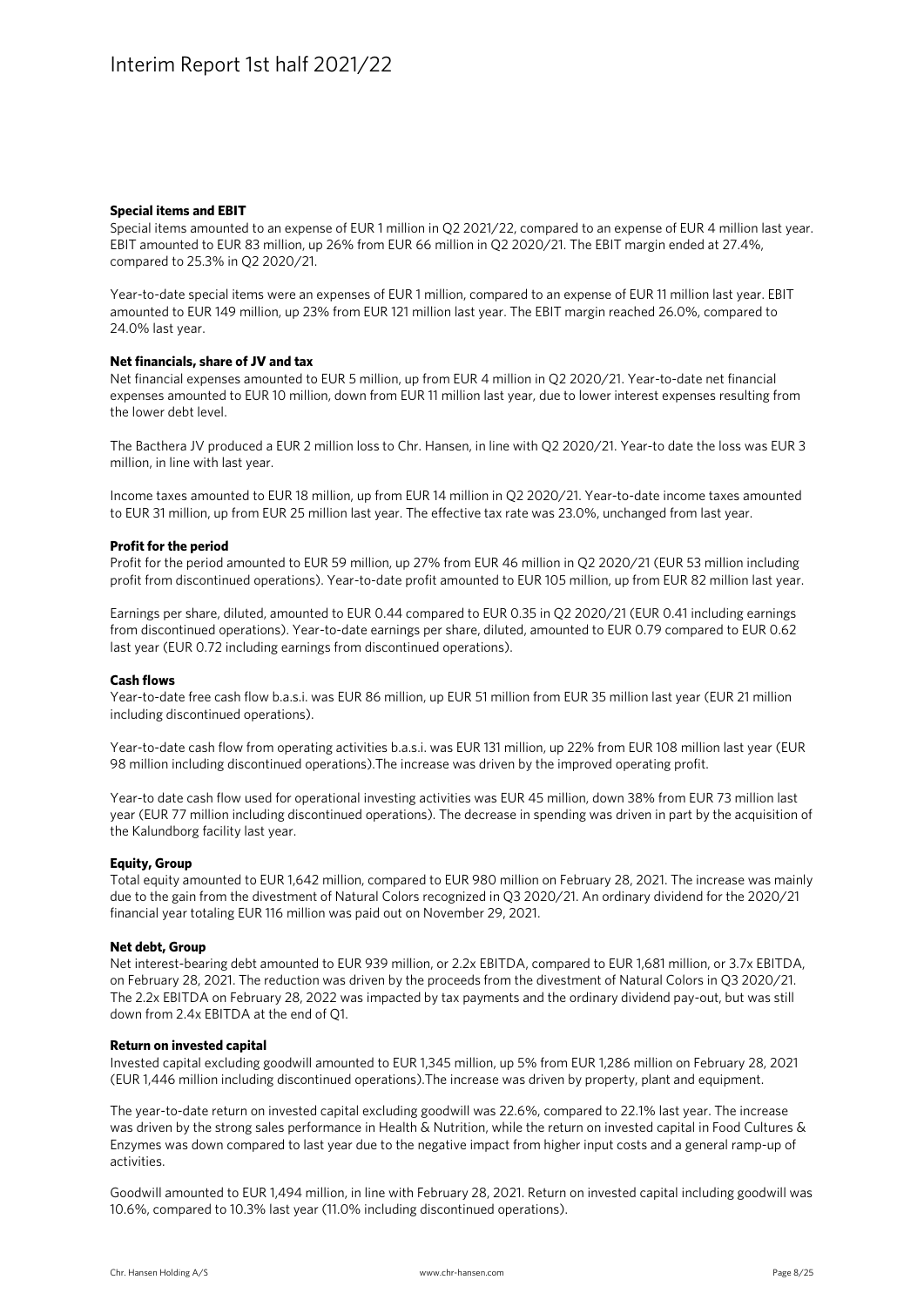## Outlook for 2021/22

#### **Assumptions**

The outlook is based on the following assumptions:

- Constant currencies.
- No acquisitions.
- The current political and economic environment.

Continued changes in the political and macroeconomic climate including additional sanctions, supply disruptions, developments in raw material and other input costs such as energy may impact the outlook significantly in the second half of 2021/22.

#### **Organic revenue growth**

Considering the strong organic growth in the first half of 2021/22 combined with additional pricing initiatives to address the accelerating inflationary pressure, and the current high level of macroeconomic uncertainty following the Russian invasion of Ukraine, organic growth for 2021/22 is now expected in the range of 7-11%, compared to the original expectation of 5-8%.

#### **EBIT margin before special items**

EBIT margin before special items is now expected to be 26-27%, compared to the original expectation of 27-28%. The adjusted outlook for the EBIT margin before special items is due to the accelerated inflationary environment which is only partly offset by adjustments in sales prices, and actions to protect against supply chain disruptions. The donation of profit from continued operations during the conflict in Chr. Hansen LLC, Russia will have a limited negative impact on the EBIT margin b.s.i. for 2021/22.

#### **Free cash flow before special items**

With guidance for higher organic revenue growth and lower EBIT margin before special items outlook, the expectations for the underlying operating profit remain largely unchanged and free cash flow before special items is still expected at around EUR 140-170 million. The free cash flow outlook assumes a CAPEX level in line with 2020/21.

#### **FX sensitivity**

The most significant currency exposure relates to USD, which accounts for around 35% of revenue, while exposure to other currencies is more modest. A 5% decrease in the EUR/USD exchange rate would have a negative annualized impact on revenue measured in EUR of around EUR 20 million. Organic revenue growth is sensitive to exchange rate fluctuations in currencies for which Chr. Hansen applies a EUR-based pricing model.

The EBIT margin is also sensitive to exchange rate fluctuations. Production in the US only partly offsets the impact on revenue from changes in the EUR/USD exchange rate. Therefore, the relative EBIT exposure is higher than the revenue exposure. A 5% decrease in the EUR/USD exchange rate would impact EBIT negatively by roughly two thirds of the revenue impact. This level of sensitivity also applies to the free cash flow.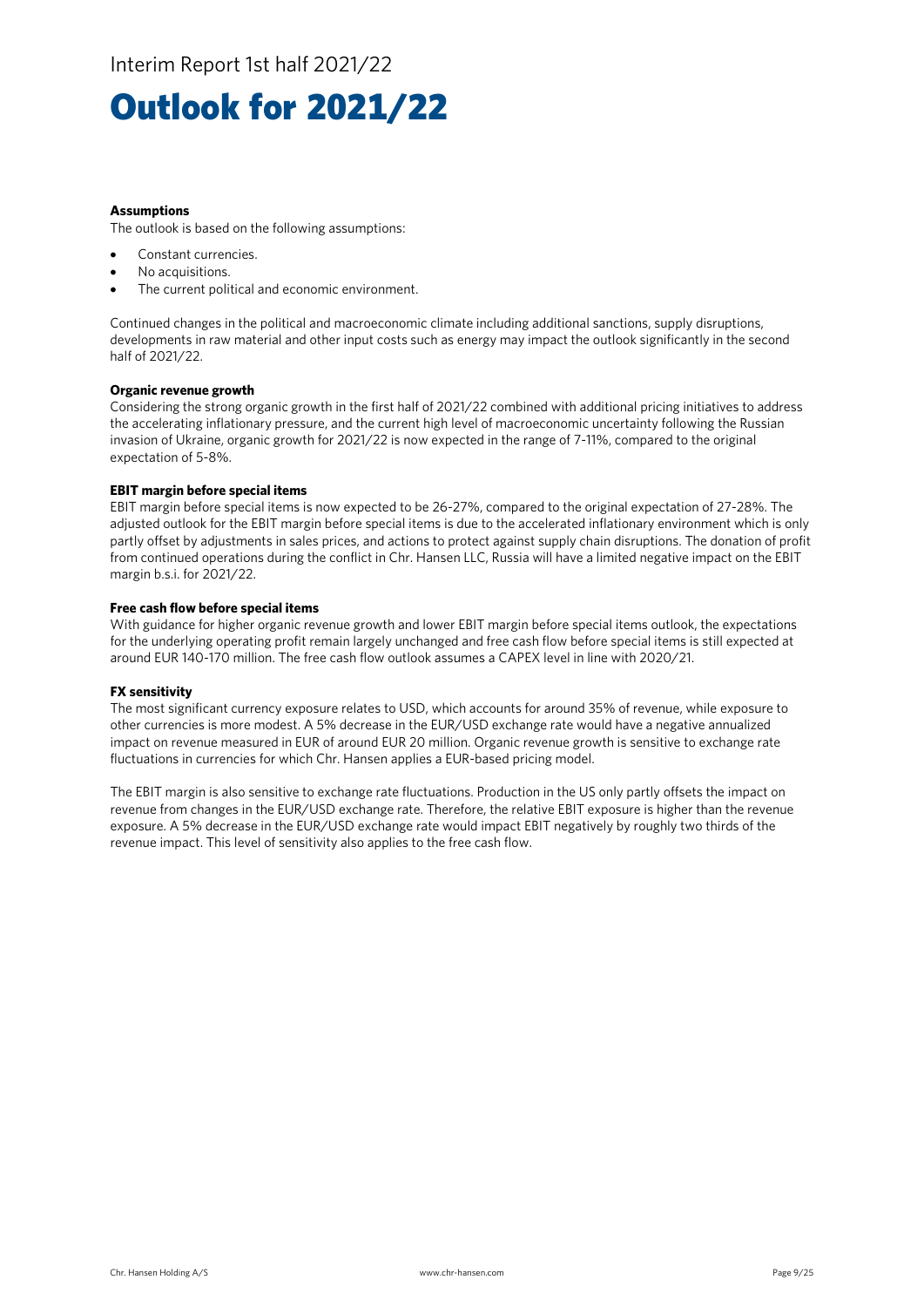## Additional information

#### **Changes to the Executive Board**

As announced on March 24, 2022 Thomas Schäfer, Executive Vice President & Chief Scientific Officer, and member of the Executive Board stepped down as EVP and CSO of Chr. Hansen Holding A/S effective March 31, 2022. Thomas Schäfer will continue as Chief Science Advisor to CEO Mauricio Graber, as well as continue as member of the Board of Directors in Bacthera AG (Chr. Hansen's Joint Venture with Lonza AG) and the BioInnovation Institute.

As of April 1, 2022, Henrik Joerck Nielsen, previously Senior Vice President Animal Health, was promoted to Chief Scientific Officer.

Following the change, the Executive Board will consist of CEO Mauricio Graber and CFO Lise Mortensen.

#### **Conference call**

Chr. Hansen will host a conference call on April 6, 2022 at 10:00 am CET. The conference call can be accessed via the Company's website, www.chr-hansen.com

#### **Contact details**

Anders Mohr Christensen, VP Group Strategy & Investor Relations, +45 25 15 23 64 Annika Stern, Senior Investor Relations Manager, +45 23 99 23 82

#### **Financial calendar 2021/22**

| July 7, 2022      | Interim Report Q3 2021/22   |
|-------------------|-----------------------------|
| October 12, 2022  | Annual Report 2021/22       |
| November 23, 2022 | Annual General Meeting 2022 |

#### **Company information**

Chr. Hansen Holding A/S Bøge Allé 10-12 2970 Hørsholm Denmark Tel. +45 45 74 74 74 www.chr-hansen.com Company reg. no.: 28318677

#### **Forward-looking statements**

This company announcement contains forward-looking statements that reflect management's current views and expectations with respect to Chr. Hansen's future and potential financial performance.

Those forward-looking statements are based upon data and information currently available to the company, and on a variety of assumptions, many of which may be beyond our control and subject to risks and uncertainties that may cause the actual results of the Company or the industry to differ materially from such forward-looking statements.

The information, opinions and forward-looking statements contained in this document speak only as at the date of it and the company is under no obligation to publish any updates thereof except for what is required by applicable law or stock exchange rules and regulations.

#### **About Chr. Hansen**

Chr. Hansen is a global, differentiated bioscience company that develops natural ingredient solutions for the food, nutritional, pharmaceutical and agricultural industries. At Chr. Hansen we are uniquely positioned to drive positive change through microbial solutions. We have worked for over 145 years to enable sustainable agriculture, better food and healthier living for more people around the world. Our microbial and fermentation technology platforms, including our broad and relevant collection of around 40,000 microbial strains, have game-changing potential. Matching customer needs and global trends we continue to unlock the power of good bacteria to respond to global challenges such as food waste, global health and the overuse of antibiotics and pesticides. As the world's most sustainable food ingredients company, we touch the lives of more than 1 billion people every day. Driven by our legacy of innovation and curiosity to pioneer science, our purpose – To grow a better world. Naturally. – is at the heart of everything we do.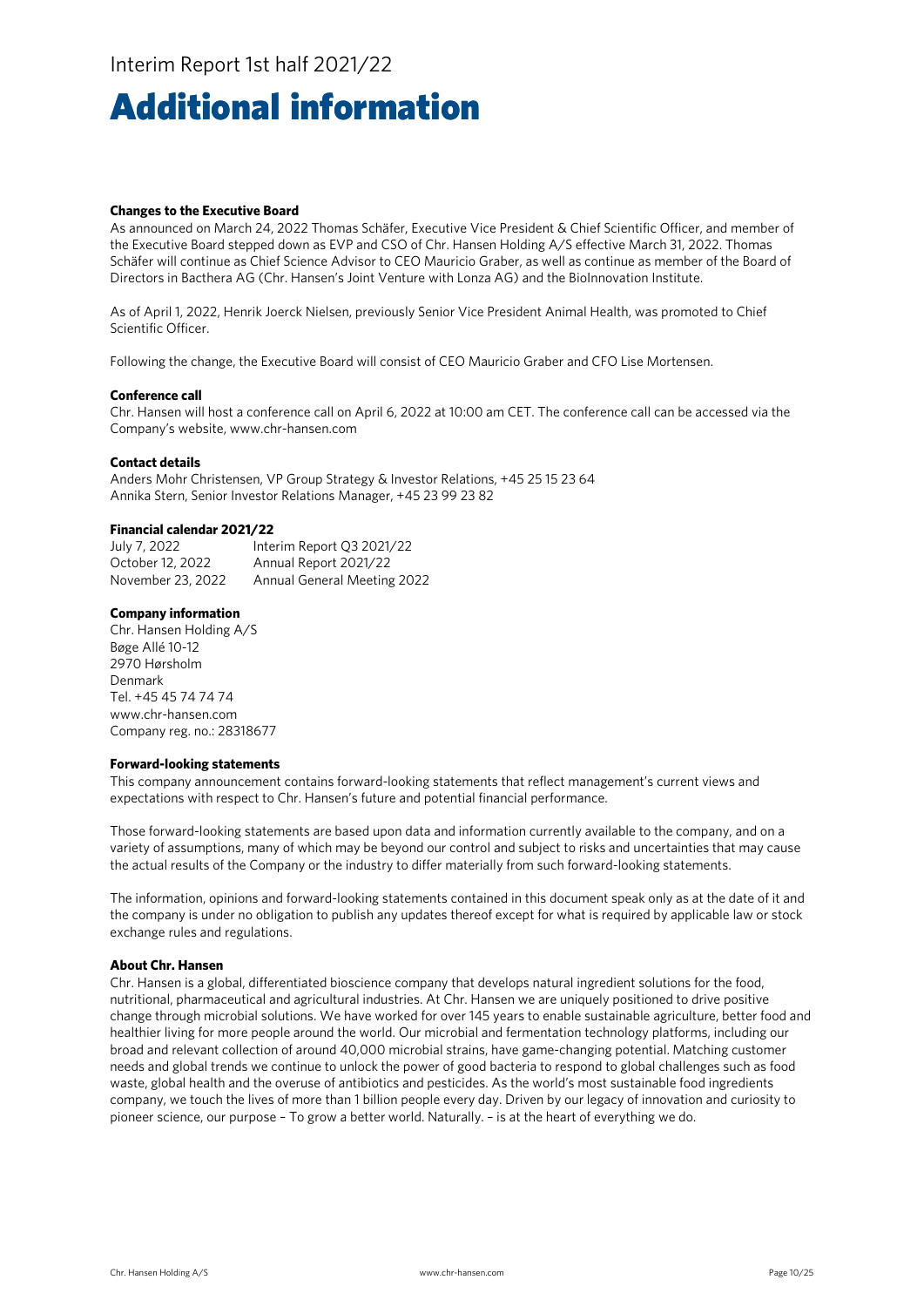## Statement of the Board of Directors and Executive Board

Today, the Board of Directors and Executive Board have considered and approved the interim report for Chr. Hansen Holding A/S for the period September 1, 2021 to February 28, 2022. The interim report has not been audited or reviewed by the Company's independent auditors.

The unaudited interim report has been prepared in accordance with International Financial Reporting Standards and IAS 34 as adopted by the EU, and additional Danish regulations.

In our opinion, the accounting policies used are appropriate and the overall presentation of the interim report is adequate. Furthermore, the interim report gives a true and fair view of the Group's assets, liabilities and financial position at February 28, 2022, and of the results of the Group's operations and cash flow for the period September 1, 2021 to February 28, 2022.

We further consider that the Management's Review in the preceding pages includes a true and fair account of the development and performance of the Group, the results for the period and the financial position, together with a description of the principal risks and uncertainties that the Group faces, in accordance with Danish disclosure requirements for listed companies. Besides what has been disclosed in this report, no changes in the Group's most significant risks and uncertainties have occurred relative to what was disclosed in the Annual Report of Chr. Hansen Holding A/S for 2020/21.

#### Hørsholm, April 6, 2022

#### Executive Board

| Mauricio Graber   | Lise Mortensen |
|-------------------|----------------|
| President and CEO | CFO.           |

#### Board of Directors

| Dominique Reiniche<br>Chair | Jesper Brandgaard<br>Vice Chair | Luis Cantarell         | Casper Lynghøj Giedo |
|-----------------------------|---------------------------------|------------------------|----------------------|
| Charlotte Hemmingsen        | Lise Kaae                       | Heidi Kleinbach-Sauter | Kevin Lane           |
| Karen Lauesen               | Kim Ib Sørensen                 | Lillie Li Valeur       |                      |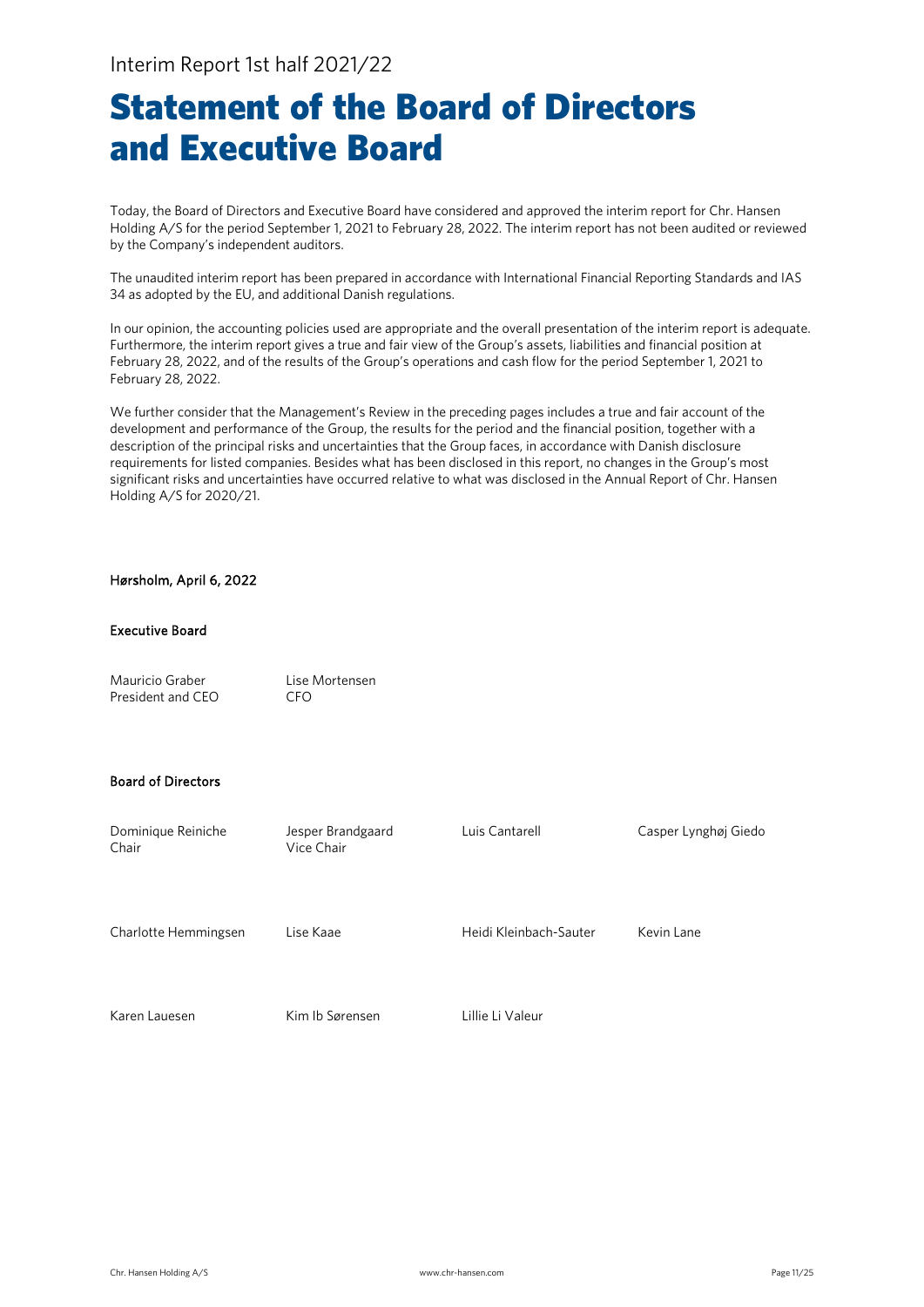## Income statement

| <b>EUR million</b>                                     | Q <sub>2</sub><br>2021/22 | Q <sub>2</sub><br>2020/21 | <b>YTD</b><br>2021/22 | <b>YTD</b><br>2020/21 |
|--------------------------------------------------------|---------------------------|---------------------------|-----------------------|-----------------------|
| Revenue                                                | 303.6                     | 260.0                     | 571.8                 | 503.5                 |
| Cost of sales                                          | (133.6)                   | (112.7)                   | (254.6)               | (220.2)               |
| <b>Gross profit</b>                                    | 170.0                     | 147.3                     | 317.2                 | 283.3                 |
| Research and development expenses                      | (24.7)                    | (21.4)                    | (48.2)                | (42.2)                |
| Sales and marketing expenses                           | (42.9)                    | (37.8)                    | (82.1)                | (73.9)                |
| Administrative expenses                                | (19.1)                    | (18.1)                    | (38.1)                | (36.2)                |
| Other operating income                                 | 3.5                       | 0.5                       | 6.5                   | 1.1                   |
| Other operating expenses                               | (2.7)                     | (0.4)                     | (5.7)                 | (0.6)                 |
| Operating profit before special items (EBIT b.s.i.)    | 84.1                      | 70.1                      | 149.6                 | 131.5                 |
| Special items                                          | (1.0)                     | (4.2)                     | (0.7)                 | (10.6)                |
| <b>Operating profit (EBIT)</b>                         | 83.1                      | 65.9                      | 148.9                 | 120.9                 |
| Net financial expenses                                 | (5.1)                     | (4.4)                     | (9.7)                 | (11.0)                |
| Share of loss of joint ventures                        | (2.0)                     | (1.6)                     | (3.2)                 | (3.1)                 |
| Profit before tax                                      | 76.0                      | 59.9                      | 136.0                 | 106.8                 |
| Income taxes                                           | (17.5)                    | (13.8)                    | (31.3)                | (24.6)                |
| <b>Profit from continuing operations</b>               | 58.5                      | 46.1                      | 104.7                 | 82.2                  |
| Profit from discontinued operations                    |                           | 6.9                       |                       | 12.2                  |
| Profit for the period                                  | 58.5                      | 53.0                      | 104.7                 | 94.4                  |
| <b>Earnings per share, EUR</b>                         |                           |                           |                       |                       |
| Earnings per share                                     | 0.44                      | 0.41                      | 0.79                  | 0.72                  |
| Earnings per share, diluted                            | 0.44                      | 0.41                      | 0.79                  | 0.72                  |
| Earnings per share from continuing operations          | 0.44                      | 0.35                      | 0.79                  | 0.62                  |
| Earnings per share from continuing operations, diluted | 0.44                      | 0.35                      | 0.79                  | 0.62                  |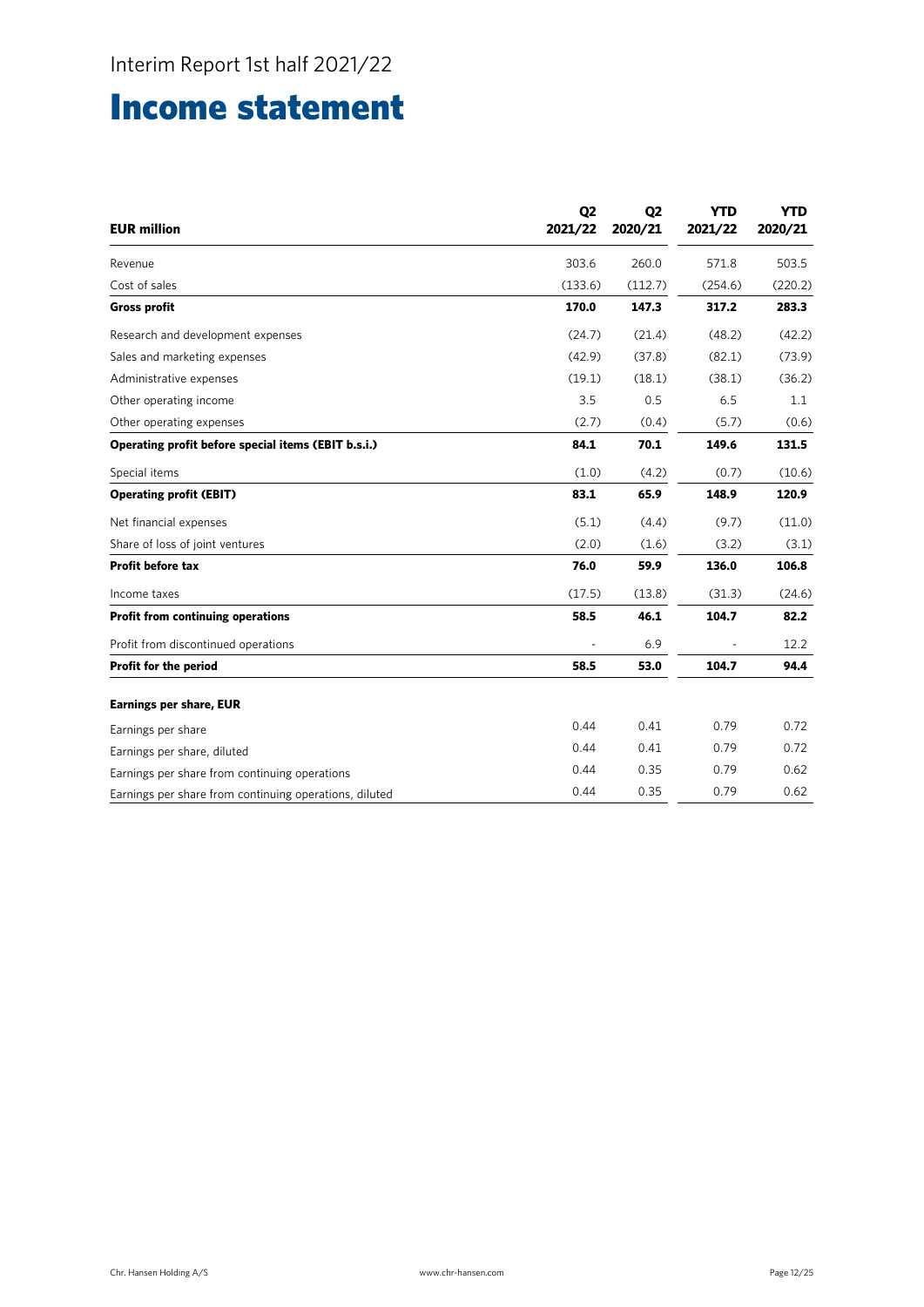## Statement of comprehensive income

| <b>EUR million</b>                                                                                       | Q <sub>2</sub><br>2021/22 | Q <sub>2</sub><br>2020/21 | YTD<br>2021/22 | <b>YTD</b><br>2020/21 |
|----------------------------------------------------------------------------------------------------------|---------------------------|---------------------------|----------------|-----------------------|
| Profit for the period                                                                                    | 58.5                      | 53.0                      | 104.7          | 94.4                  |
| Items that will not be reclassified subsequently to the income statement                                 |                           |                           |                |                       |
| Remeasurements of defined benefits plans                                                                 | (0.1)                     |                           | (0.1)          |                       |
| Items that will be reclassified subsequently to the income statement<br>when specific conditions are met |                           |                           |                |                       |
| Exchange rate adjustments of foreign Group companies                                                     | 5.1                       | (6.0)                     | 13.1           | (4.8)                 |
| Fair value adjustments on interest rate hedges                                                           | 8.5                       | 1.8                       | 11.6           | 2.5                   |
| Tax related to interest rate hedges                                                                      | (1.8)                     | (0.5)                     | (2.5)          | (0.6)                 |
| Other comprehensive income for the period                                                                | 11.7                      | (4.7)                     | 22.1           | (2.9)                 |
| Total comprehensive income for the period                                                                | 70.2                      | 48.3                      | 126.8          | 91.5                  |
| Attributable to:                                                                                         |                           |                           |                |                       |
| Shareholders of Chr. Hansen Holding A/S                                                                  | 70.2                      | 48.3                      | 126.8          | 91.5                  |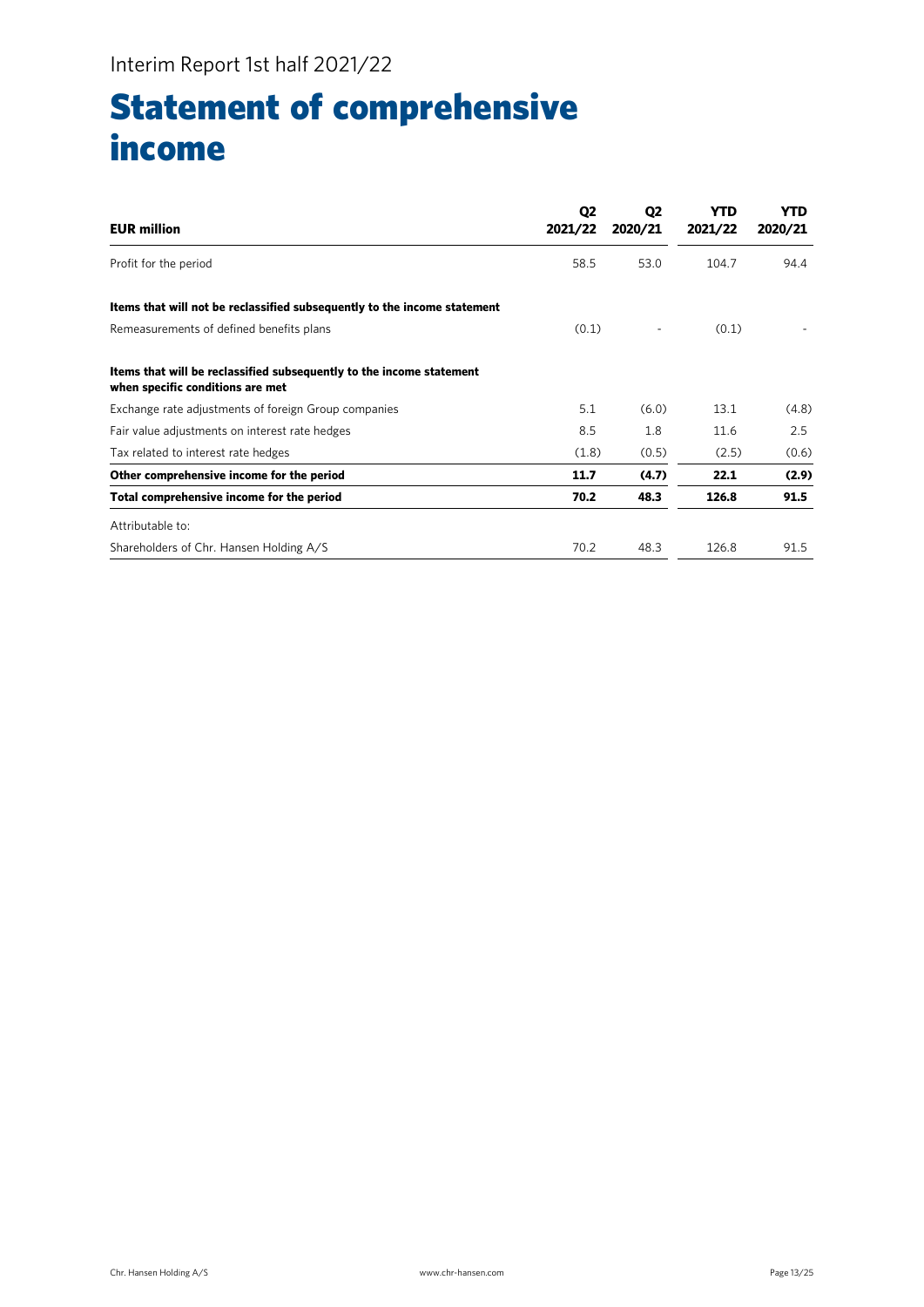## Cash flow statement

| <b>EUR million</b>                                                           | Q <sub>2</sub><br>2021/22 | Q <sub>2</sub><br>2020/21 | YTD<br>2021/22           | YTD<br>2020/21 |
|------------------------------------------------------------------------------|---------------------------|---------------------------|--------------------------|----------------|
| Operating profit from continuing operations                                  | 83.1                      | 65.9                      | 148.9                    | 120.9          |
| Non-cash adjustments                                                         | 27.9                      | 23.3                      | 53.3                     | 50.8           |
| Change in working capital                                                    | (41.9)                    | (19.1)                    | (45.9)                   | (50.4)         |
| Interest paid, net                                                           | (3.4)                     | (6.7)                     | (6.9)                    | (11.7)         |
| Taxes paid                                                                   | (8.1)                     | (5.2)                     | (19.3)                   | (12.6)         |
| Cash flow from operating activities - continuing operations                  | 57.6                      | 58.2                      | 130.1                    | 97.0           |
| Cash flow from operating activities - discontinued operations                |                           | (2.1)                     |                          | (9.8)          |
| Cash flow from operating activities                                          | 57.6                      | 56.1                      | 130.1                    | 87.2           |
| Investments in intangible assets                                             | (5.4)                     | (4.4)                     | (8.8)                    | (8.8)          |
| Investments in property, plant and equipment                                 | (22.2)                    | (16.2)                    | (36.3)                   | (66.3)         |
| Sale and lease back proceeds                                                 |                           |                           |                          | 2.4            |
| Cash flow from operational investing activities -<br>continuing operations   | (27.6)                    | (20.6)                    | (45.1)                   | (72.7)         |
| Cash flow from operational investing activities -<br>discontinued operations |                           | (2.5)                     | ÷,                       | (4.5)          |
| Cash flow from operational investing activities                              | (27.6)                    | (23.1)                    | (45.1)                   | (77.2)         |
| Acquisition of entities, net of cash acquired                                |                           |                           |                          | (319.0)        |
| Investments in joint ventures                                                |                           |                           |                          | (5.1)          |
| Loan to joint ventures                                                       |                           | (5.1)                     | (2.3)                    | (5.1)          |
| Cash flow from investing activities - continuing operations                  | (27.6)                    | (25.7)                    | (47.4)                   | (401.9)        |
| Cash flow from investing activities - discontinued operations                |                           | (2.5)                     | $\overline{a}$           | (4.5)          |
| <b>Cash flow from investing activities</b>                                   | (27.6)                    | (28.2)                    | (47.4)                   | (406.4)        |
| <b>Free cash flow</b>                                                        | 30.0                      | 27.9                      | 82.7                     | (319.2)        |
| <b>Borrowings</b>                                                            | 15.0                      | 177.3                     | 100.0                    | 560.3          |
| Repayment of borrowings                                                      | (48.1)                    | (208.4)                   | (71.3)                   | (269.2)        |
| Purchase of treasury shares                                                  |                           |                           |                          | (6.5)          |
| Dividends paid, net                                                          |                           |                           | (115.9)                  |                |
| Cash flow from financing activities - continuing operations                  | (33.1)                    | (31.1)                    | (87.2)                   | 284.6          |
| Cash flow from financing activities - discontinued operations                | $\overline{\phantom{a}}$  | 4.5                       | $\overline{\phantom{a}}$ | 14.3           |
| <b>Cash flow from financing activities</b>                                   | (33.1)                    | (26.6)                    | (87.2)                   | 298.9          |
| Net cash flow for the period                                                 | (3.1)                     | 1.3                       | (4.5)                    | (20.3)         |
| Cash and cash equivalents, beginning of period                               | 55.8                      | 74.5                      | 55.1                     | 96.2           |
| Unrealized exchange gains/(losses) included in cash and cash equivalents     | (0.7)                     |                           | 1.4                      | (0.1)          |
| Net cash flow for the period                                                 | (3.1)                     | 1.3                       | (4.5)                    | (20.3)         |
| Cash and cash equivalents, end of period                                     | 52.0                      | 75.8                      | 52.0                     | 75.8           |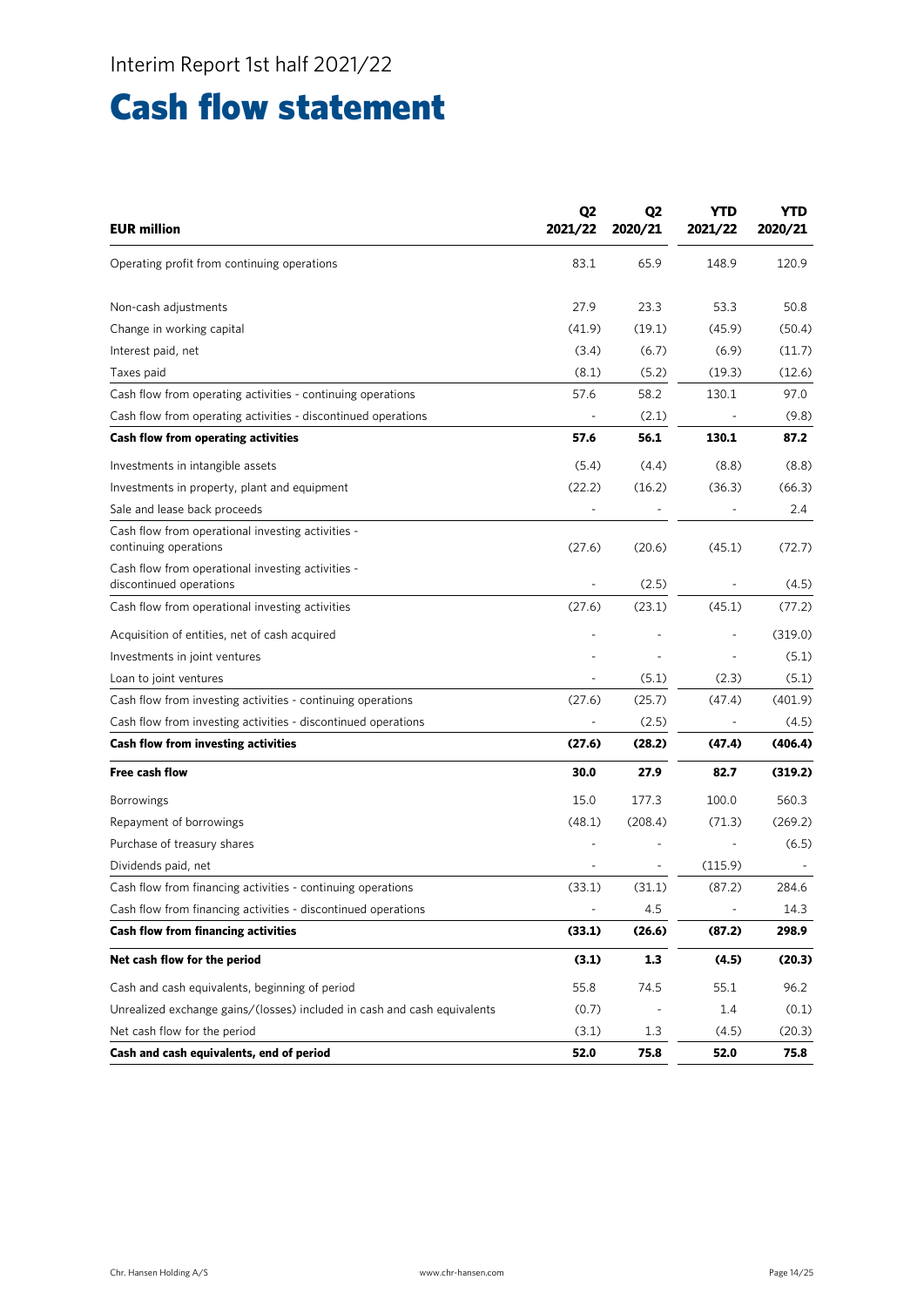# Balance sheet

| <b>EUR million</b>                 | <b>Feb 28.</b><br>2022 | <b>Feb 28.</b><br>2021 | Aug 31,<br>2021 |
|------------------------------------|------------------------|------------------------|-----------------|
| <b>ASSETS</b>                      |                        |                        |                 |
| <b>Non-current assets</b>          |                        |                        |                 |
| Goodwill                           | 1,494.4                | 1,487.8                | 1,489.8         |
| Other intangible assets            | 368.0                  | 395.1                  | 379.5           |
| Property, plant and equipment      | 800.1                  | 715.2                  | 782.1           |
| Investments in joint ventures      | 6.5                    | 10.8                   | 9.7             |
| Receivables from joint ventures    | 15.9                   | 10.1                   | 12.9            |
| Deferred tax                       | 11.7                   | 13.9                   | 10.9            |
| <b>Total non-current assets</b>    | 2,696.6                | 2,632.9                | 2,684.9         |
| <b>Current assets</b>              |                        |                        |                 |
| Inventories                        | 151.5                  | 136.5                  | 133.9           |
| Trade receivables                  | 180.0                  | 151.2                  | 188.3           |
| Tax receivables                    | 8.4                    | 3.9                    | 9.1             |
| Other receivables                  | 41.1                   | 19.7                   | 29.8            |
| Prepayments                        | 13.3                   | 11.6                   | 13.1            |
| Cash and cash equivalents          | 52.0                   | 75.8                   | 55.1            |
| <b>Total current assets</b>        | 446.3                  | 398.7                  | 429.3           |
| Assets classified as held for sale |                        | 204.4                  |                 |
| <b>Total assets</b>                | 3,142.9                | 3,236.0                | 3,114.2         |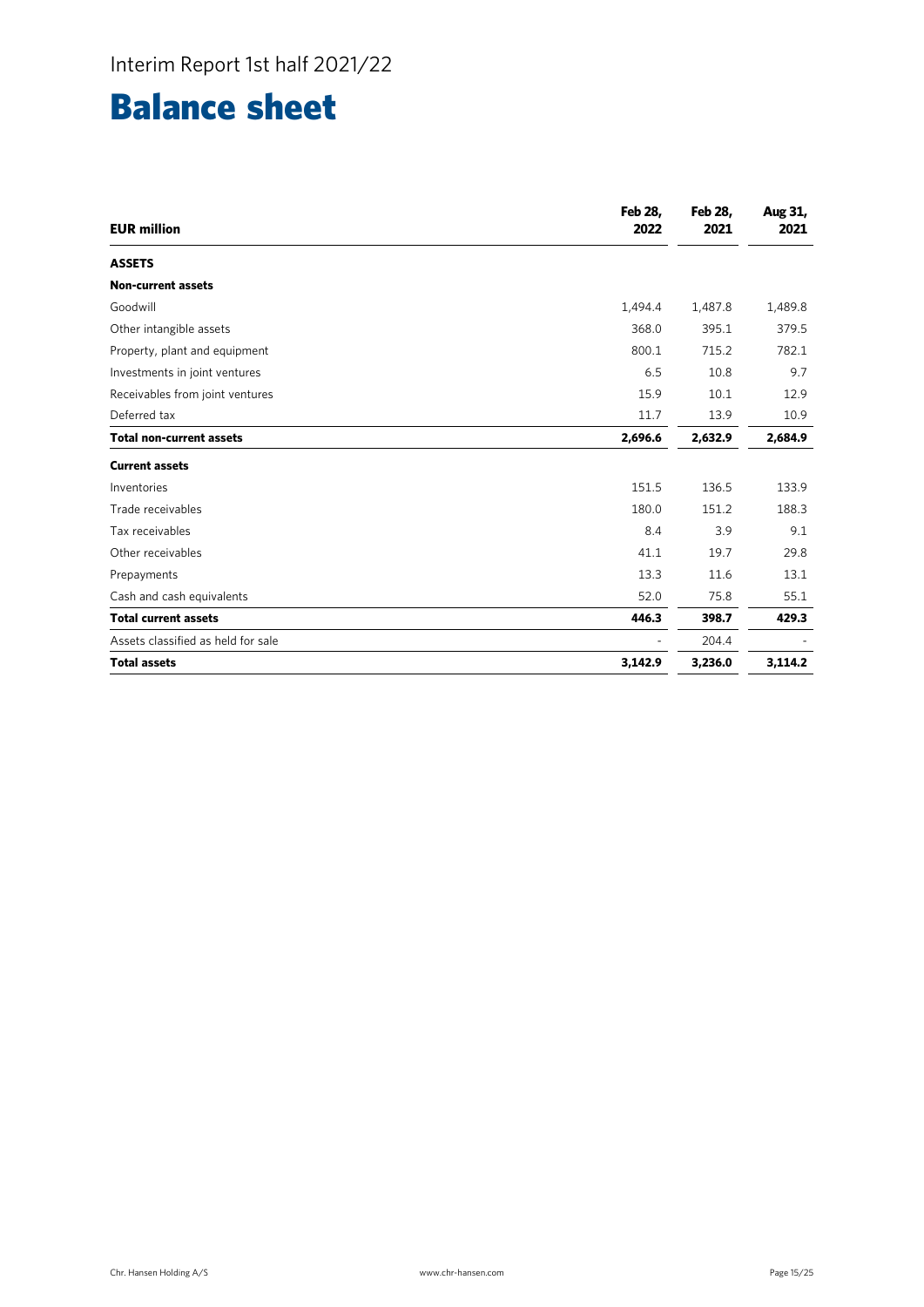# Balance sheet

| <b>EUR million</b>                                         | <b>Feb 28,</b><br>2022 | <b>Feb 28,</b><br>2021 | Aug 31,<br>2021 |
|------------------------------------------------------------|------------------------|------------------------|-----------------|
| <b>EQUITY AND LIABILITIES</b>                              |                        |                        |                 |
| <b>Equity</b>                                              |                        |                        |                 |
| Share capital                                              | 177.2                  | 177.1                  | 177.3           |
| Reserves                                                   | 1,464.7                | 802.9                  | 1,448.8         |
| <b>Total equity</b>                                        | 1,641.9                | 980.0                  | 1,626.1         |
| <b>Non-current liabilities</b>                             |                        |                        |                 |
| Employee benefit obligations                               | 7.5                    | 6.8                    | 7.2             |
| Deferred tax                                               | 172.7                  | 161.1                  | 169.6           |
| Provisions                                                 | 5.0                    | 3.2                    | 4.3             |
| Borrowings                                                 | 834.3                  | 984.6                  | 790.5           |
| Tax payables                                               | 12.0                   | 12.0                   | 12.0            |
| Deferred gain sale and lease back                          | 45.6                   | 42.6                   | 46.6            |
| Other payables                                             | 1.2                    | 5.9                    | 6.1             |
| <b>Total non-current liabilities</b>                       | 1,078.3                | 1,216.2                | 1,036.3         |
| <b>Current liabilities</b>                                 |                        |                        |                 |
| <b>Borrowings</b>                                          | 156.6                  | 755.8                  | 162.8           |
| Trade payables                                             | 107.4                  | 68.0                   | 132.1           |
| Tax payables                                               | 61.4                   | 37.0                   | 49.8            |
| Deferred gain sale and lease back                          | 1.8                    | 1.8                    | 1.8             |
| Other payables                                             | 95.5                   | 98.5                   | 105.3           |
| <b>Total current liabilities</b>                           | 422.7                  | 961.1                  | 451.8           |
| <b>Total liabilities</b>                                   | 1,501.0                | 2,177.3                | 1,488.1         |
| Liabilities relating to assets classified as held for sale |                        | 78.7                   |                 |
| <b>Total equity and liabilities</b>                        | 3,142.9                | 3,236.0                | 3,114.2         |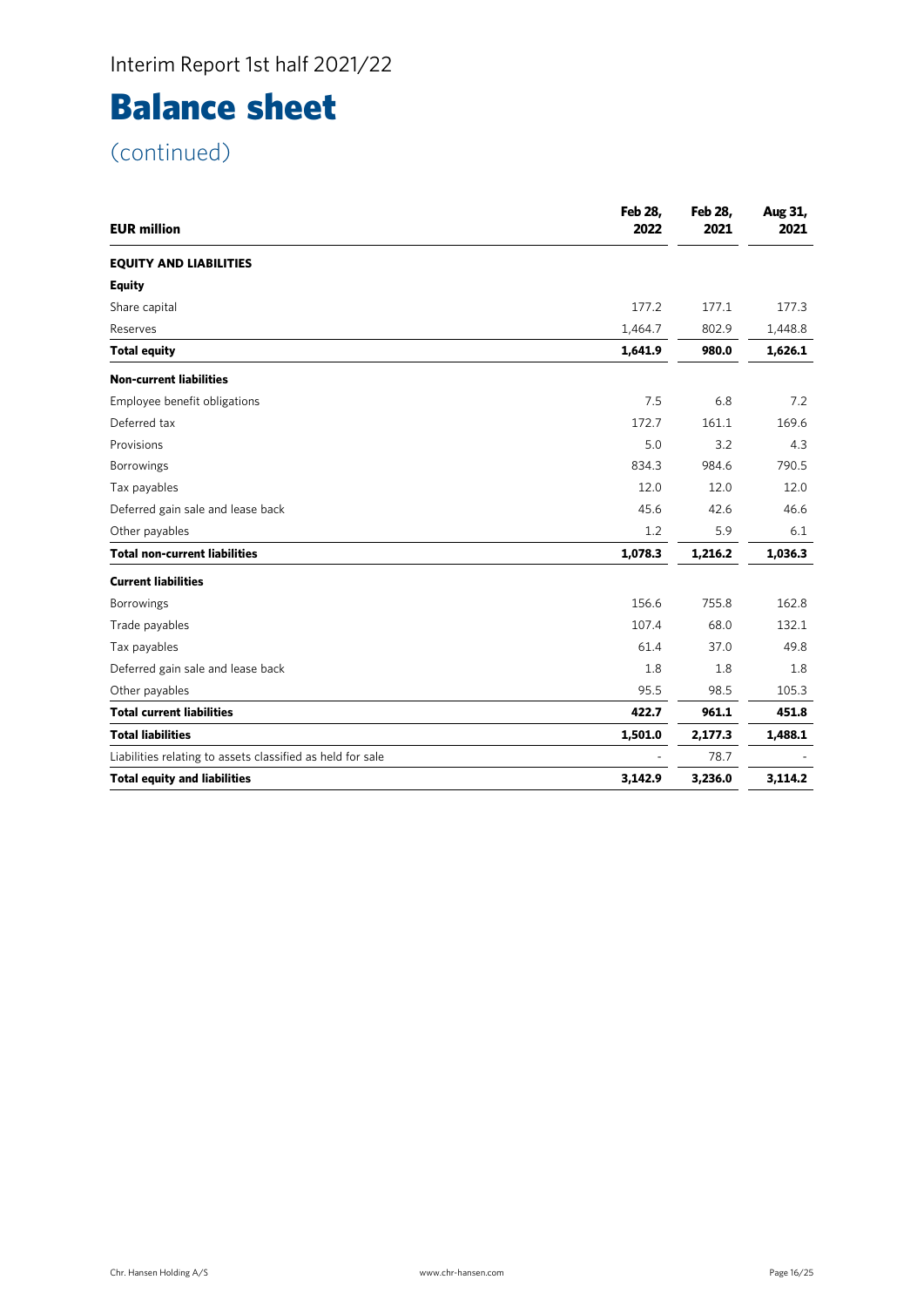## Statement of changes in equity

| <b>EUR million</b>                                                                  | <b>Share</b>             | <b>Currency</b><br>capital translation rate hedge | <b>Interest</b>          | <b>Retained</b><br>earnings | <b>Total</b> |
|-------------------------------------------------------------------------------------|--------------------------|---------------------------------------------------|--------------------------|-----------------------------|--------------|
| 2021/22                                                                             |                          |                                                   |                          |                             |              |
| Equity at September 1                                                               | 177.3                    | (73.7)                                            | (4.9)                    | 1,527.4                     | 1,626.1      |
| Total comprehensive income for the period,<br>see statement of comprehensive income | (0.1)                    | 13.2                                              | 9.1                      | 104.6                       | 126.8        |
| <b>Transactions with owners</b>                                                     |                          |                                                   |                          |                             |              |
| Share-based payment                                                                 | ٠                        | ٠                                                 | $\overline{\phantom{a}}$ | 4.9                         | 4.9          |
| Dividend, net                                                                       | $\overline{\phantom{a}}$ | ٠                                                 | $\overline{\phantom{a}}$ | (115.9)                     | (115.9)      |
| <b>Equity at February 28</b>                                                        | 177.2                    | (60.5)                                            | 4.2                      | 1,521.0                     | 1,641.9      |

| <b>EUR million</b>                                                                  | <b>Share</b> | Currency<br>capital translation rate hedge | <b>Interest</b>          | Retained<br>earnings | <b>Total</b> |
|-------------------------------------------------------------------------------------|--------------|--------------------------------------------|--------------------------|----------------------|--------------|
| 2020/21                                                                             |              |                                            |                          |                      |              |
| Equity at September 1                                                               | 177.1        | (76.6)                                     | (7.4)                    | 799.9                | 893.0        |
| Total comprehensive income for the period,<br>see statement of comprehensive income | ٠            | (4.8)                                      | 1.9                      | 94.4                 | 91.5         |
| <b>Transactions with owners</b>                                                     |              |                                            |                          |                      |              |
| Purchase of treasury shares                                                         | ۰            | ٠                                          | $\overline{\phantom{a}}$ | (6.5)                | (6.5)        |
| Share-based payment                                                                 |              |                                            | ٠                        | 2.0                  | 2.0          |
| <b>Equity at February 28</b>                                                        | 177.1        | (81.4)                                     | (5.5)                    | 889.8                | 980.0        |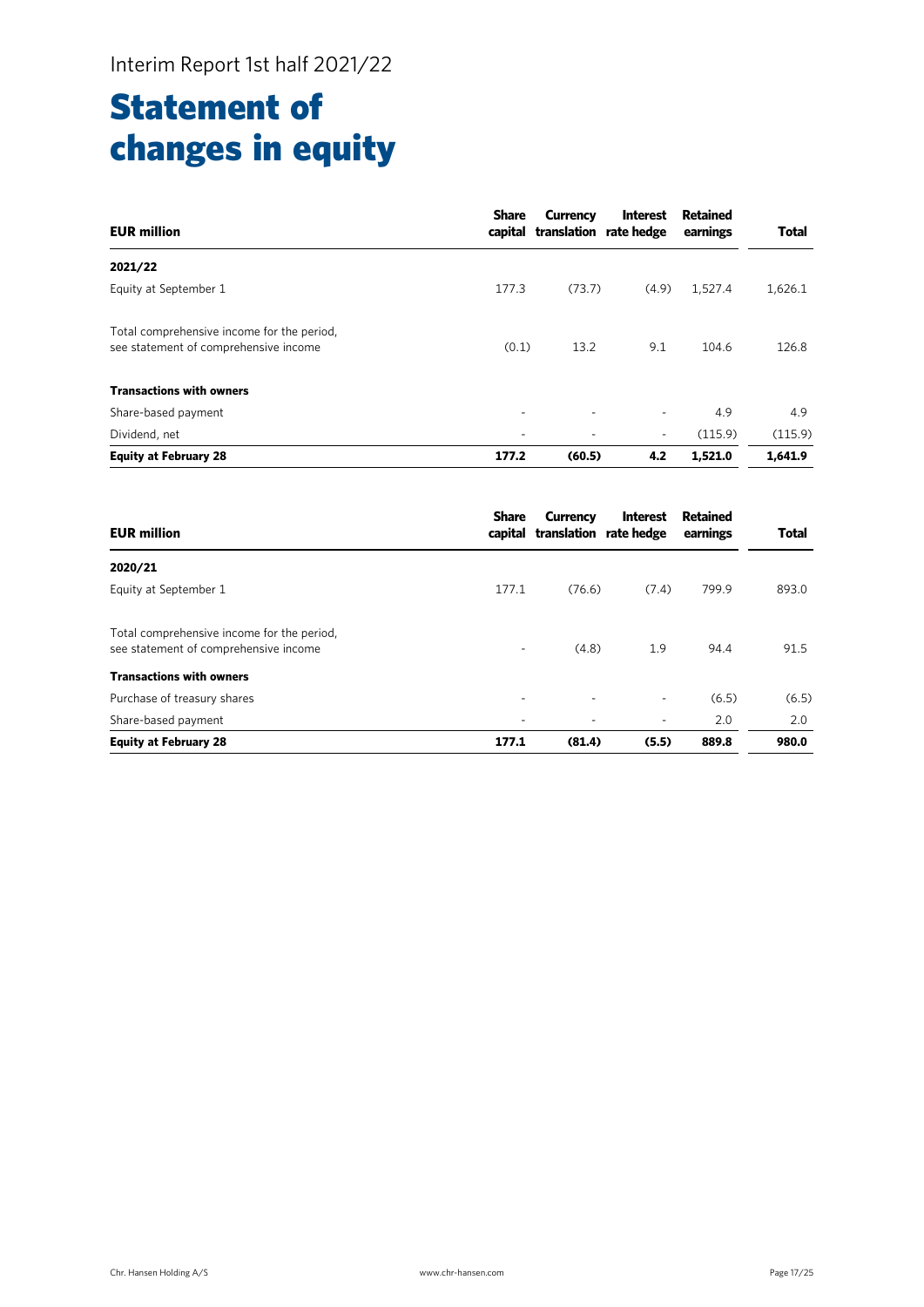# Note 1 Accounting policies

#### Accounting policies

This unaudited interim report has been prepared in accordance with IAS 34 and additional Danish regulations for the presentation of quarterly interim reports by listed companies. The interim report has been prepared in accordance with the accounting policies set out in the Annual Report for 2020/21, except for all new, amended or revised accounting standards and interpretations (IFRSs) adopted by the European Union effective for financial years beginning on or after January 1, 2021. These have not had material impact on the consolidatated interim report.

#### Significant accounting estimates and judgements

In preparing this interim report Management has made various accounting estimates and assumptions that may significantly influence the amounts recognized in the consolidated financial statement and related information at the reporting date. The accounting estimates and assumptions which Management considers to be material for the preparation and understanding of the interim report are stated in Note 1.2 in the Annual Report 2020/21 and relate to, e.g. income taxes and deferred tax, goodwill, other intangible assets, leases, inventories, acquisition of entities as well as discontinued operations.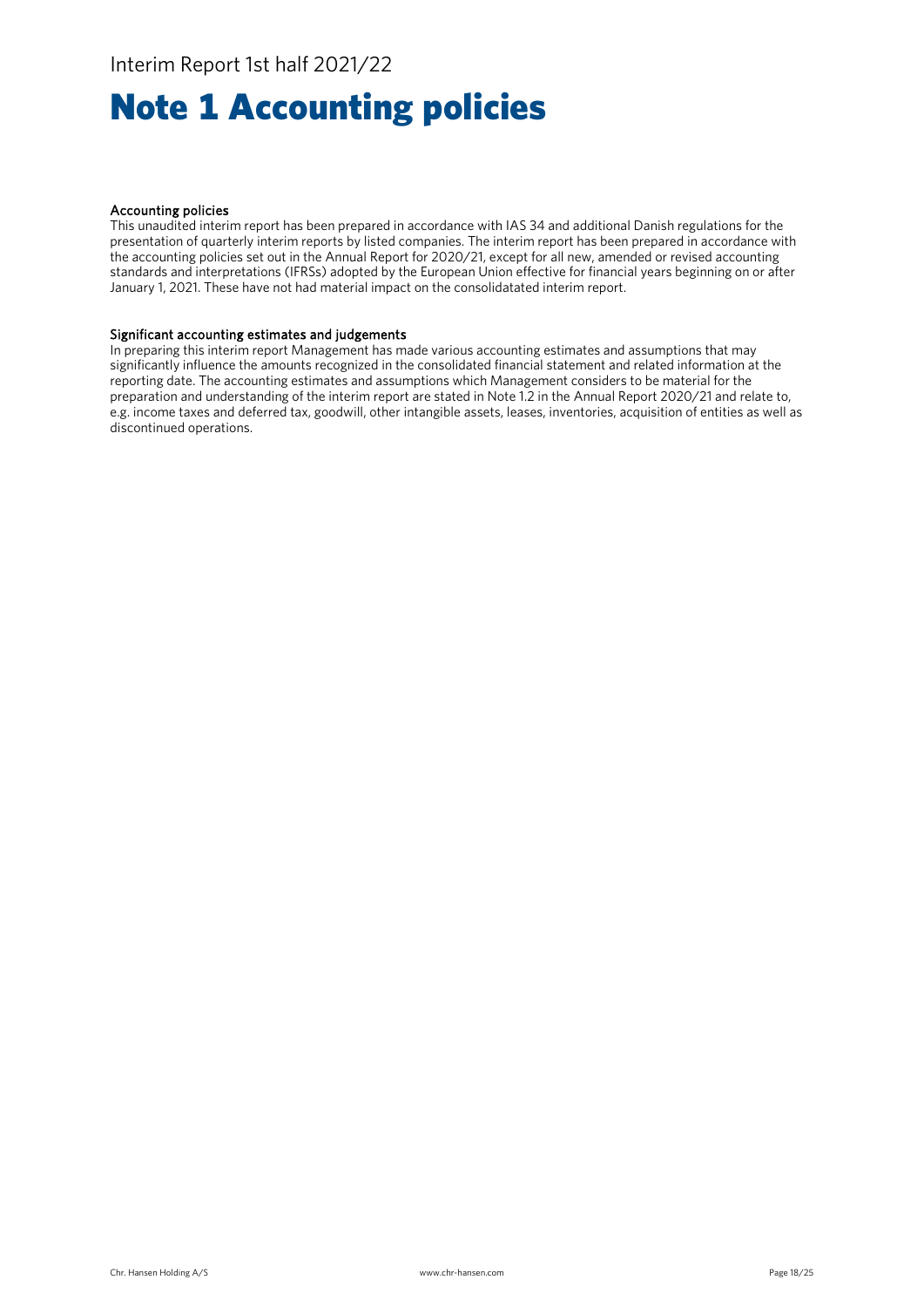# Note 2 Segment information

|                                                  | Food           |                          |                          |        |
|--------------------------------------------------|----------------|--------------------------|--------------------------|--------|
|                                                  | Cultures &     | Health &                 | <b>Not</b>               |        |
| <b>EUR million</b>                               | <b>Enzymes</b> | <b>Nutrition</b>         | allocated                | Group  |
| Q2 2021/22                                       |                |                          |                          |        |
| <b>Income statement</b>                          |                |                          |                          |        |
| Revenue                                          | 182.0          | 121.6                    |                          | 303.6  |
| EUR growth                                       | 8%             | 33%                      |                          | 17%    |
| Organic growth                                   | 7%             | 26%                      |                          | 14%    |
| EBITDA before special items                      | 63.9           | 46.7                     |                          | 110.6  |
| EBITDA margin before special items               | 35.1%          | 38.4%                    | $\overline{\phantom{a}}$ | 36.4%  |
| Amortization, depreciation and impairment losses | (12.9)         | (13.6)                   |                          | (26.5) |
| EBIT before special items                        | 51.0           | 33.1                     |                          | 84.1   |
| EBIT margin before special items                 | 28.0%          | 27.3%                    | $\overline{\phantom{a}}$ | 27.7%  |
| Share of loss of joint ventures                  | ٠              | (2.0)                    |                          | (2.0)  |
| Special items and net financial expenses         |                | $\overline{\phantom{a}}$ | (6.1)                    | (6.1)  |
| <b>Profit before tax</b>                         | 51.0           | 31.1                     | (6.1)                    | 76.0   |

|                                                  | Food                     |                  |                          |        |
|--------------------------------------------------|--------------------------|------------------|--------------------------|--------|
|                                                  | <b>Cultures &amp;</b>    | Health &         | <b>Not</b>               |        |
| <b>EUR million</b>                               | <b>Enzymes</b>           | <b>Nutrition</b> | allocated                | Group  |
| <b>YTD 2021/22</b>                               |                          |                  |                          |        |
| <b>Income statement</b>                          |                          |                  |                          |        |
| Revenue                                          | 359.7                    | 212.1            | $\overline{\phantom{0}}$ | 571.8  |
| EUR growth                                       | 8%                       | 25%              | ٠                        | 14%    |
| Organic growth                                   | 7%                       | 20%              | ۰                        | 12%    |
| EBITDA before special items                      | 131.0                    | 69.6             | ٠                        | 200.6  |
| EBITDA margin before special items               | 36.4%                    | 32.8%            | ٠                        | 35.1%  |
| Amortization, depreciation and impairment losses | (25.3)                   | (25.7)           | ٠                        | (51.0) |
| EBIT before special items                        | 105.7                    | 43.9             | ٠                        | 149.6  |
| EBIT margin before special items                 | 29.4%                    | 20.7%            | $\overline{\phantom{a}}$ | 26.2%  |
| Share of loss of joint ventures                  | $\overline{\phantom{m}}$ | (3.2)            | ٠                        | (3.2)  |
| Special items and net financial expenses         | ٠                        | $\overline{a}$   | (10.4)                   | (10.4) |
| <b>Profit before tax</b>                         | 105.7                    | 40.7             | (10.4)                   | 136.0  |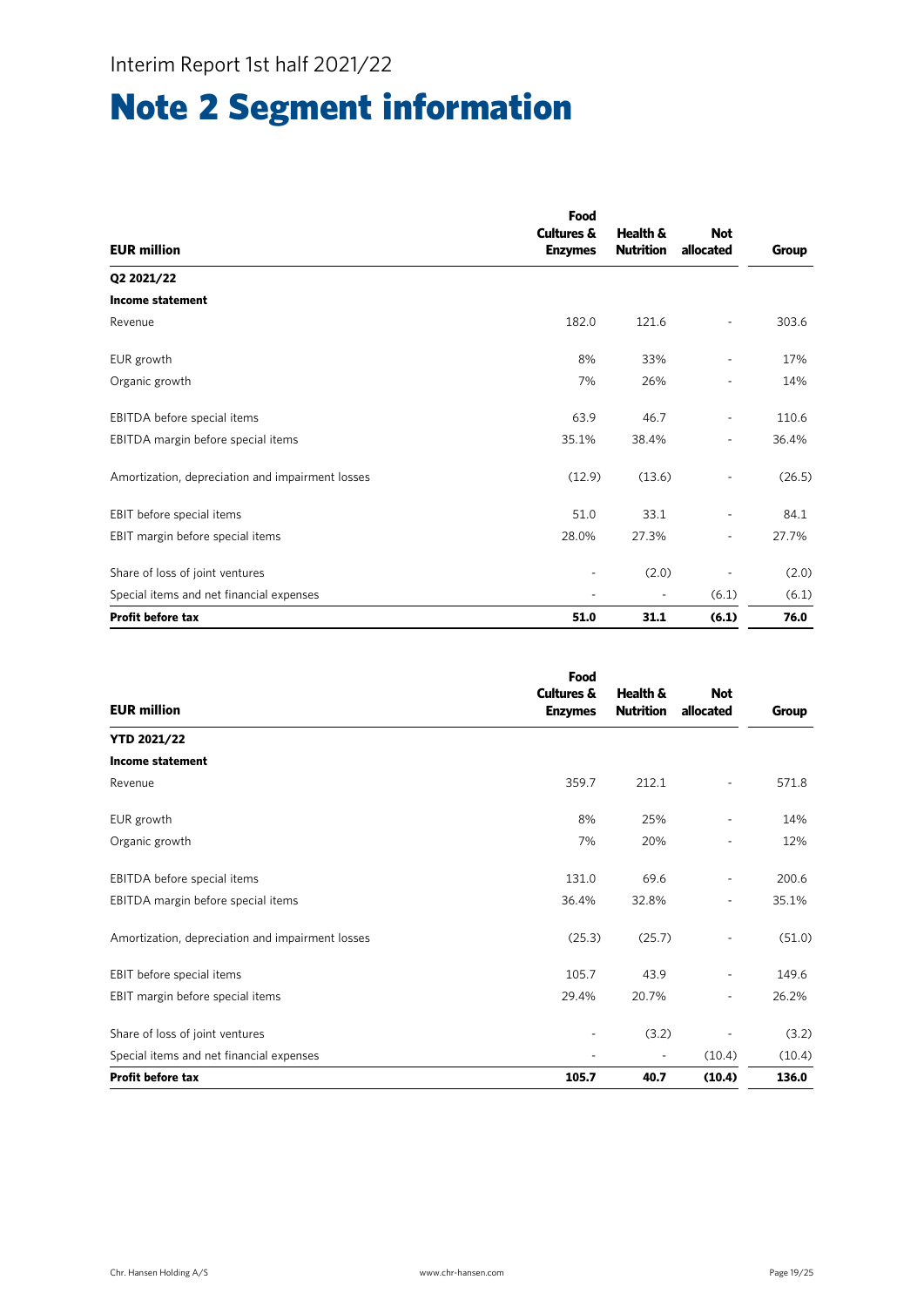# Segment information

| <b>EUR million</b>                               | Food<br><b>Cultures &amp;</b><br><b>Enzymes</b> | Health &<br><b>Nutrition</b> | <b>Not</b><br>allocated  | <b>Continuing</b><br>operations | Dis-<br>continued<br>operations | Group  |
|--------------------------------------------------|-------------------------------------------------|------------------------------|--------------------------|---------------------------------|---------------------------------|--------|
| Q2 2020/21                                       |                                                 |                              |                          |                                 |                                 |        |
| Income statement                                 |                                                 |                              |                          |                                 |                                 |        |
| Revenue                                          | 168.7                                           | 91.3                         |                          | 260.0                           | 55.3                            | 315.3  |
| EUR growth                                       | (2%)                                            | 36%                          | $\overline{\phantom{a}}$ | 9%                              | 0%                              | 7%     |
| Organic growth                                   | 8%                                              | 14%                          |                          | 10%                             | 8%                              | 9%     |
| EBITDA before special items                      | 64.6                                            | 28.5                         | ÷,                       | 93.1                            | 9.0                             | 102.1  |
| EBITDA margin before special items               | 38.3%                                           | 31.2%                        | $\overline{\phantom{0}}$ | 35.8%                           | 16.2%                           | 32.4%  |
| Amortization, depreciation and impairment losses | (12.4)                                          | (10.6)                       |                          | (23.0)                          |                                 | (23.0) |
| EBIT before special items                        | 52.2                                            | 17.9                         | ÷,                       | 70.1                            | 9.0                             | 79.1   |
| EBIT margin before special items                 | 31.0%                                           | 19.6%                        | $\overline{\phantom{a}}$ | 27.0%                           | 16.2%                           | 25.1%  |
| Share of loss of joint ventures                  | ٠                                               | (1.6)                        |                          | (1.6)                           |                                 | (1.6)  |
| Special items and net financial expenses         |                                                 |                              | (8.6)                    | (8.6)                           | (0.1)                           | (8.7)  |
| <b>Profit before tax</b>                         | 52.2                                            | 16.3                         | (8.6)                    | 59.9                            | 8.9                             | 68.8   |

| <b>EUR million</b>                               | Food<br><b>Cultures &amp;</b><br><b>Enzymes</b> | Health &<br><b>Nutrition</b> | <b>Not</b><br>allocated  | <b>Continuing</b><br>operations | Dis-<br>continued<br>operations | Group  |
|--------------------------------------------------|-------------------------------------------------|------------------------------|--------------------------|---------------------------------|---------------------------------|--------|
| <b>YTD 2020/21</b>                               |                                                 |                              |                          |                                 |                                 |        |
| <b>Income statement</b>                          |                                                 |                              |                          |                                 |                                 |        |
| Revenue                                          | 334.0                                           | 169.5                        |                          | 503.5                           | 108.2                           | 611.7  |
| EUR growth                                       | (1%)                                            | 40%                          |                          | 10%                             | 1%                              | 8%     |
| Organic growth                                   | 8%                                              | 14%                          |                          | 10%                             | 8%                              | 9%     |
| EBITDA before special items                      | 129.8                                           | 51.1                         | ٠                        | 180.9                           | 17.8                            | 198.7  |
| EBITDA margin before special items               | 38.9%                                           | 30.1%                        |                          | 35.9%                           | 16.4%                           | 32.5%  |
| Amortization, depreciation and impairment losses | (26.8)                                          | (22.6)                       | $\overline{a}$           | (49.4)                          |                                 | (49.4) |
| EBIT before special items                        | 103.0                                           | 28.5                         | $\overline{\phantom{a}}$ | 131.5                           | 17.8                            | 149.3  |
| EBIT margin before special items                 | 30.8%                                           | 16.8%                        |                          | 26.1%                           | 16.4%                           | 24.4%  |
| Share of loss of joint ventures                  |                                                 | (3.1)                        |                          | (3.1)                           |                                 | (3.1)  |
| Special items and net financial expenses         |                                                 | $\overline{\phantom{a}}$     | (21.6)                   | (21.6)                          | (2.0)                           | (23.6) |
| <b>Profit before tax</b>                         | 103.0                                           | 25.4                         | (21.6)                   | 106.8                           | 15.8                            | 122.6  |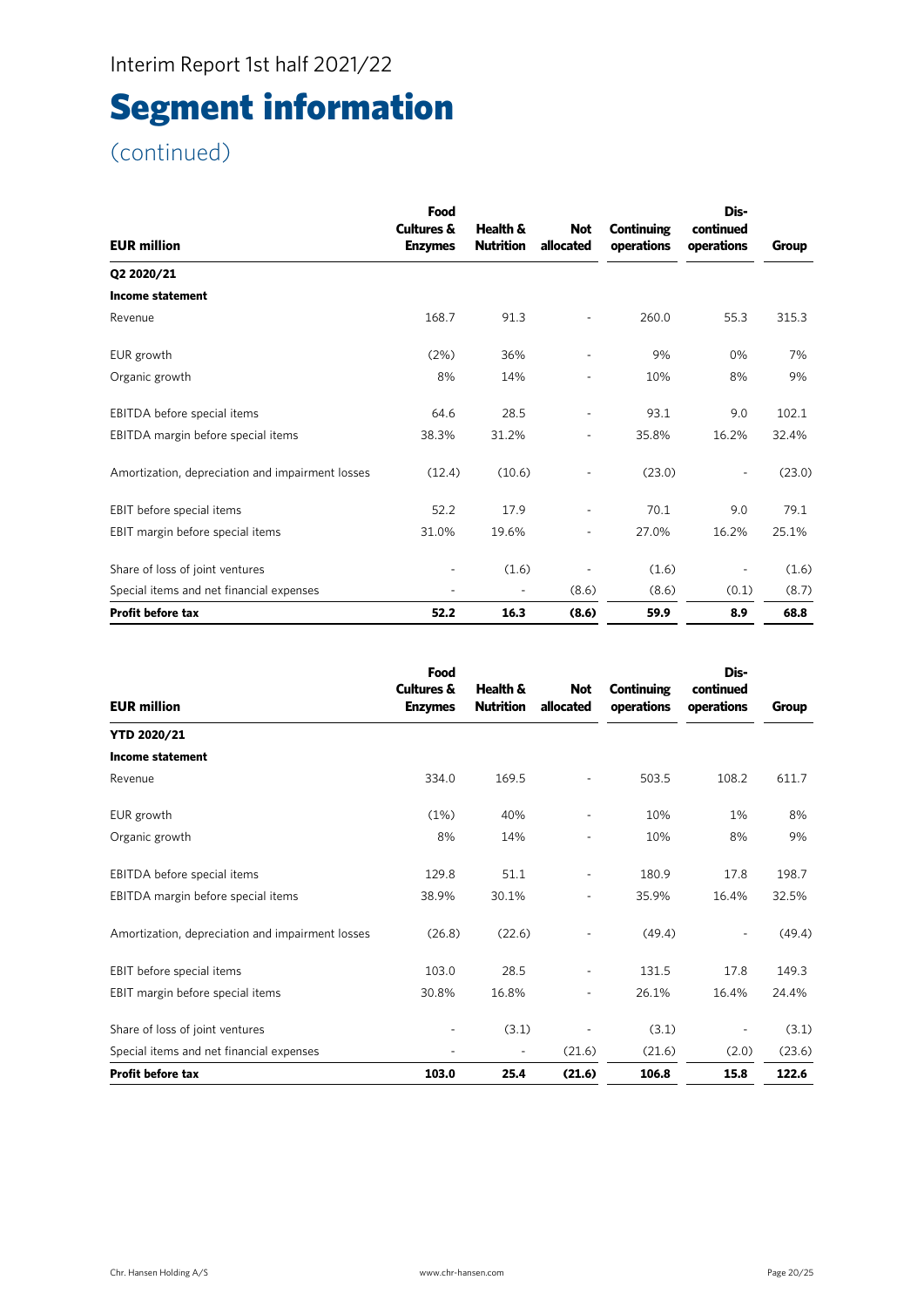# Segment information

| <b>EUR million</b>                                                        | Food<br>Cultures &<br><b>Enzymes</b> | Health &<br><b>Nutrition</b> | <b>Not</b><br>allocated  | Group   |
|---------------------------------------------------------------------------|--------------------------------------|------------------------------|--------------------------|---------|
| Feb 28, 2022                                                              |                                      |                              |                          |         |
| <b>Assets</b>                                                             |                                      |                              |                          |         |
| Goodwill                                                                  | 527.6                                | 966.8                        | $\overline{\phantom{a}}$ | 1,494.4 |
| Other intangible assets                                                   | 92.9                                 | 275.1                        |                          | 368.0   |
| Property, plant and equipment                                             | 481.0                                | 319.1                        |                          | 800.1   |
| Other non-current assets                                                  | $\overline{\phantom{a}}$             | $\blacksquare$               | 34.1                     | 34.1    |
| <b>Total non-current assets</b>                                           | 1,101.5                              | 1,561.0                      | 34.1                     | 2,696.6 |
| Inventories                                                               | 94.7                                 | 56.8                         |                          | 151.5   |
| Trade receivables                                                         | 103.2                                | 76.8                         |                          | 180.0   |
| Other assets                                                              |                                      |                              | 114.8                    | 114.8   |
| <b>Total current assets</b>                                               | 197.9                                | 133.6                        | 114.8                    | 446.3   |
| <b>Total assets</b>                                                       | 1,299.4                              | 1,694.6                      | 148.9                    | 3,142.9 |
| <b>Liabilities</b>                                                        |                                      |                              |                          |         |
| Trade payables                                                            | 66.6                                 | 40.8                         |                          | 107.4   |
| Deferred gain sale and lease back                                         | 33.0                                 | 14.4                         |                          | 47.4    |
| Other liabilities                                                         |                                      | $\overline{\phantom{a}}$     | 1,346.2                  | 1,346.2 |
| <b>Total liabilities</b>                                                  | 99.6                                 | 55.2                         | 1,346.2                  | 1,501.0 |
| Net working capital                                                       | 131.3                                | 92.8                         | ۰                        | 224.1   |
| Invested capital excluding goodwill                                       | 672.2                                | 672.6                        | ۰                        | 1,344.8 |
| <b>ROIC excluding goodwill</b>                                            | 31.9%                                | 13.3%                        | ۰                        | 22.6%   |
| Additions to non-current assets excluding joint ventures and deferred tax | 25.5                                 | 19.6                         |                          | 45.1    |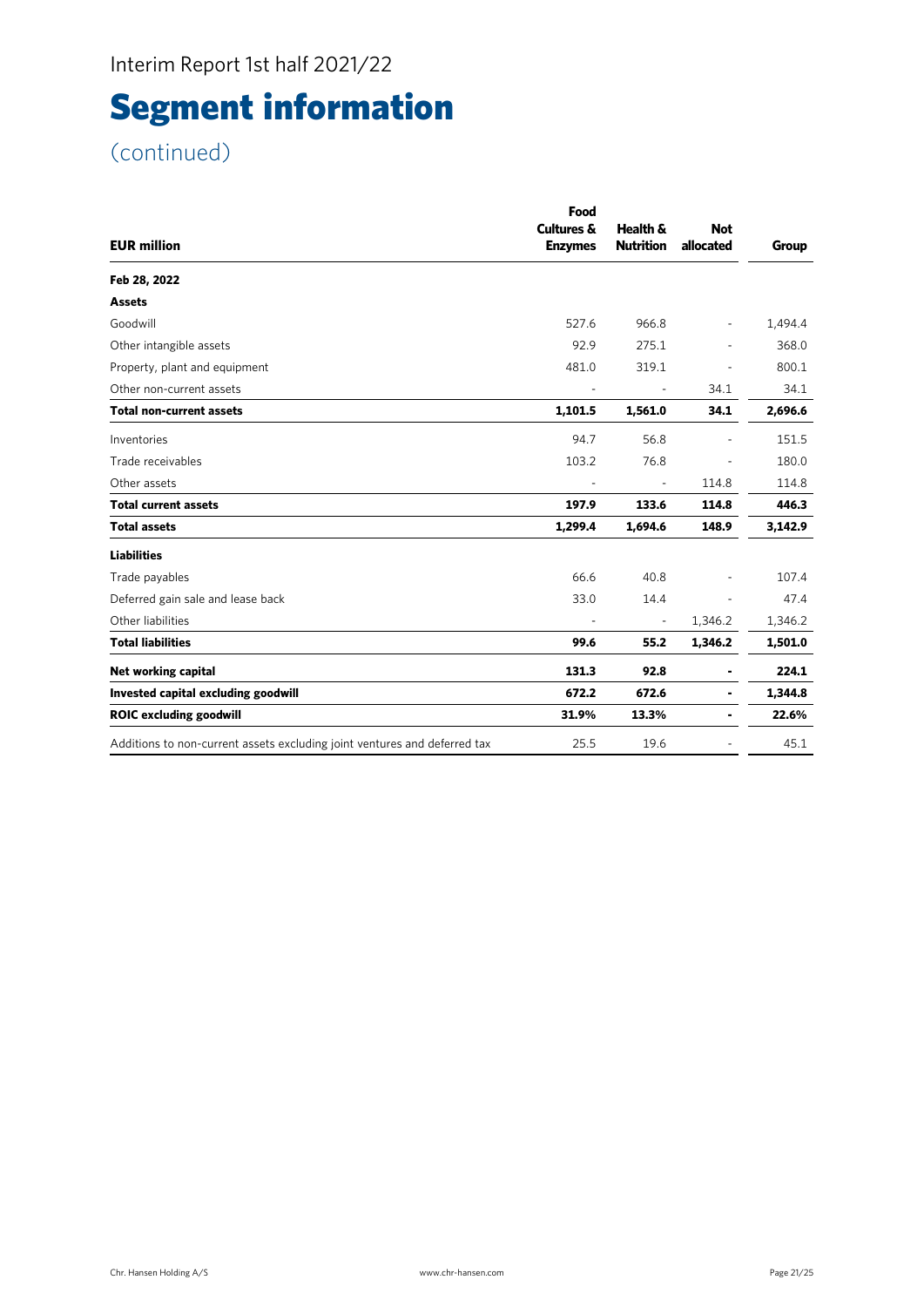# Segment information

|                                                                              | Food<br><b>Cultures &amp;</b> | Health &         | <b>Not</b>               | <b>Continuing</b> | Dis-<br>continued        |         |
|------------------------------------------------------------------------------|-------------------------------|------------------|--------------------------|-------------------|--------------------------|---------|
| <b>EUR million</b>                                                           | <b>Enzymes</b>                | <b>Nutrition</b> | allocated                | operations        | operations               | Group   |
| Feb 28, 2021                                                                 |                               |                  |                          |                   |                          |         |
| <b>Assets</b>                                                                |                               |                  |                          |                   |                          |         |
| Goodwill                                                                     | 520.4                         | 967.4            | $\overline{\phantom{a}}$ | 1,487.8           | $\overline{\phantom{a}}$ | 1,487.8 |
| Other intangible assets                                                      | 117.2                         | 277.9            |                          | 395.1             | 18.7                     | 413.8   |
| Property, plant and equipment                                                | 441.2                         | 274.0            |                          | 715.2             | 83.8                     | 799.0   |
| Other non-current assets                                                     |                               |                  | 34.8                     | 34.8              |                          | 34.8    |
| Total non-current assets                                                     | 1,078.8                       | 1,519.3          | 34.8                     | 2,632.9           | 102.5                    | 2,735.4 |
| Inventories                                                                  | 84.2                          | 52.3             |                          | 136.5             | 58.8                     | 195.3   |
| Trade receivables                                                            | 94.7                          | 56.5             |                          | 151.2             | 35.8                     | 187.0   |
| Other assets                                                                 |                               |                  | 111.0                    | 111.0             | 7.3                      | 118.3   |
| Total current assets                                                         | 178.9                         | 108.8            | 111.0                    | 398.7             | 101.9                    | 500.6   |
| Total assets                                                                 | 1,257.7                       | 1,628.1          | 145.8                    | 3,031.6           | 204.4                    | 3,236.0 |
| <b>Liabilities</b>                                                           |                               |                  |                          |                   |                          |         |
| Trade payables                                                               | 49.2                          | 18.8             |                          | 68.0              | 32.2                     | 100.2   |
| Deferred gain sale and lease back                                            | 33.8                          | 10.6             | $\blacksquare$           | 44.4              | 4.9                      | 49.3    |
| Other liabilities                                                            |                               |                  | 2,064.9                  | 2,064.9           | 41.6                     | 2,106.5 |
| <b>Total liabilities</b>                                                     | 83.0                          | 29.4             | 2,064.9                  | 2,177.3           | 78.7                     | 2,256.0 |
| Net working capital                                                          | 129.7                         | 90.0             |                          | 219.7             | 62.4                     | 282.1   |
| Invested capital excluding goodwill                                          | 654.3                         | 631.3            |                          | 1,285.6           | 160.0                    | 1,445.6 |
| <b>ROIC excluding goodwill</b>                                               | 32.9%                         | 10.1%            |                          | 22.1%             | 23.6%                    | 22.3%   |
| Additions to non-current assets excluding joint<br>ventures and deferred tax | 29.2                          | 45.9             |                          | 75.1              | 4.5                      | 79.6    |
|                                                                              |                               |                  |                          |                   |                          |         |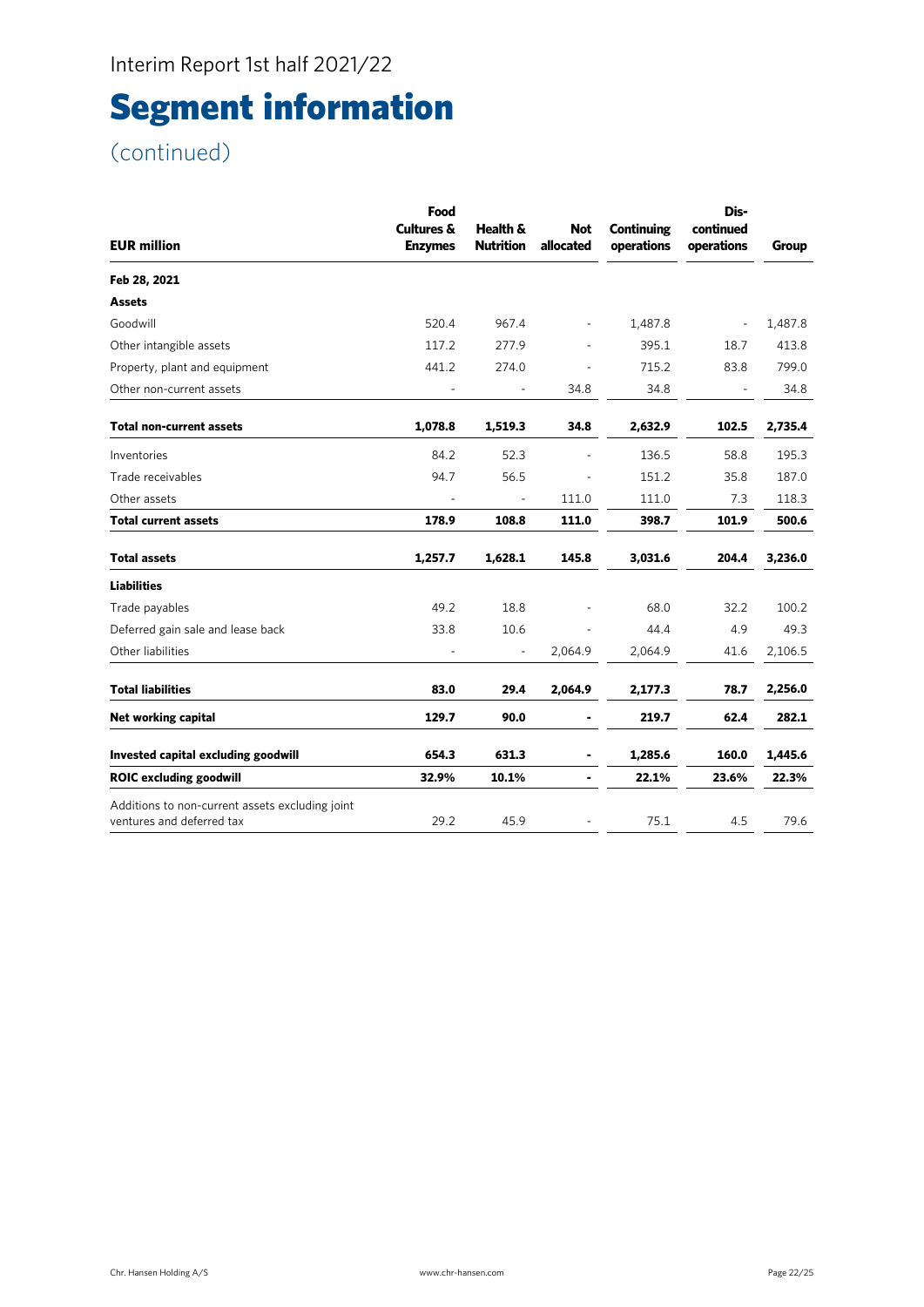# Segment information

| <b>EUR million</b> | <b>EMEA</b> | <b>North</b><br>America | <b>APAC</b> | <b>LATAM</b> | Group |
|--------------------|-------------|-------------------------|-------------|--------------|-------|
| Q2 2021/22         |             |                         |             |              |       |
| Revenue            | 108.2       | 99.0                    | 59.7        | 36.7         | 303.6 |
| EUR growth         | 11%         | 20%                     | 21%         | 18%          | 17%   |
| Organic growth     | 13%         | 12%                     | 16%         | 17%          | 14%   |

|                                                              | <b>North</b> |         |             |              |         |  |
|--------------------------------------------------------------|--------------|---------|-------------|--------------|---------|--|
| <b>EUR million</b>                                           | <b>EMEA</b>  | America | <b>APAC</b> | <b>LATAM</b> | Group   |  |
| <b>YTD 2021/22</b>                                           |              |         |             |              |         |  |
| Revenue                                                      | 207.3        | 189.1   | 106.0       | 69.4         | 571.8   |  |
| EUR growth                                                   | 9%           | 19%     | 15%         | 9%           | 14%     |  |
| Organic growth                                               | 11%          | 12%     | 10%         | 13%          | 12%     |  |
|                                                              |              |         |             |              |         |  |
| Non-current assets excluding joint ventures and deferred tax | 2,318.5      | 301.4   | 19.7        | 22.9         | 2,662.5 |  |

|                    | <b>North</b> |         |             |              |       |  |
|--------------------|--------------|---------|-------------|--------------|-------|--|
| <b>EUR million</b> | <b>EMEA</b>  | America | <b>APAC</b> | <b>LATAM</b> | Group |  |
| Q2 2020/21         |              |         |             |              |       |  |
| Revenue            | 97.2         | 82.2    | 49.4        | 31.2         | 260.0 |  |
| EUR growth         | 0%           | 14%     | 25%         | 0%           | 9%    |  |
| Organic growth     | 4%           | 7%      | 10%         | 32%          | 10%   |  |

|                                                              |             | <b>North</b> |             |              |         |
|--------------------------------------------------------------|-------------|--------------|-------------|--------------|---------|
| <b>EUR million</b>                                           | <b>EMEA</b> | America      | <b>APAC</b> | <b>LATAM</b> | Group   |
| <b>YTD 2020/21</b>                                           |             |              |             |              |         |
| Revenue                                                      | 189.4       | 158.6        | 92.1        | 63.4         | 503.5   |
| EUR growth                                                   | 2%          | 15%          | 19%         | 6%           | 10%     |
| Organic growth                                               | 6%          | 8%           | 3%          | 36%          | 10%     |
|                                                              |             |              |             |              |         |
| Non-current assets excluding joint ventures and deferred tax | 2,296.7     | 264.0        | 17.1        | 20.3         | 2,598.1 |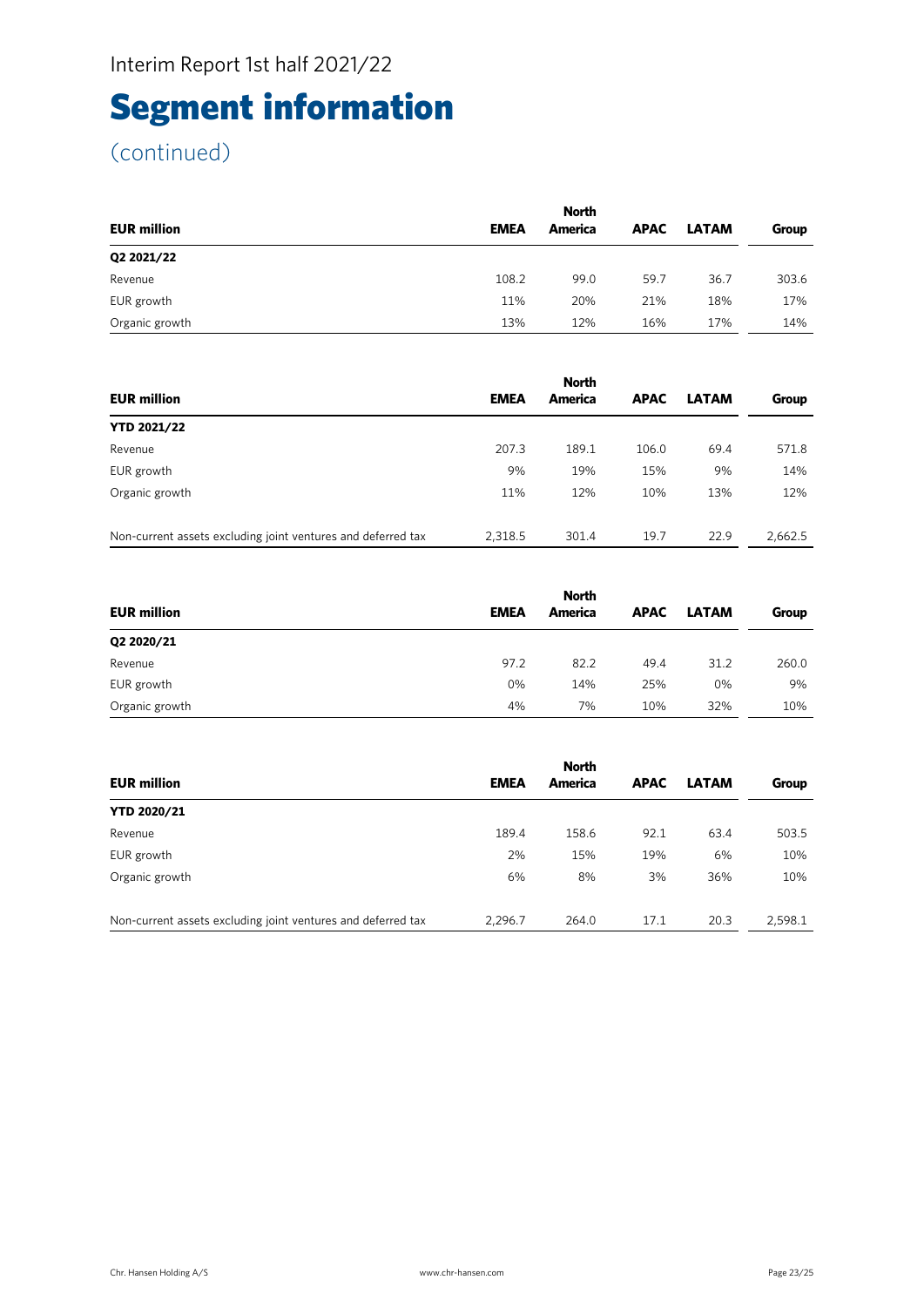# Note 3 R&D expenditures

| <b>EUR million</b>                   | Q <sub>2</sub><br>2021/22 | Q <sub>2</sub><br>2020/21 | <b>YTD</b><br>2021/22 | <b>YTD</b><br>2020/21 |
|--------------------------------------|---------------------------|---------------------------|-----------------------|-----------------------|
| R&D expenses (P&L)                   | 24.7                      | 21.4                      | 48.2                  | 42.2                  |
| - Amortization                       | 3.1                       | 1.9                       | 5.9                   | 3.8                   |
| - Impairment                         | 0.3                       | ٠                         | 0.3                   |                       |
| + Capitalization                     | 3.6                       | 2.7                       | 5.6                   | 4.7                   |
| <b>R&amp;D expenditures incurred</b> | 24.9                      | 22.2                      | 47.6                  | 43.1                  |